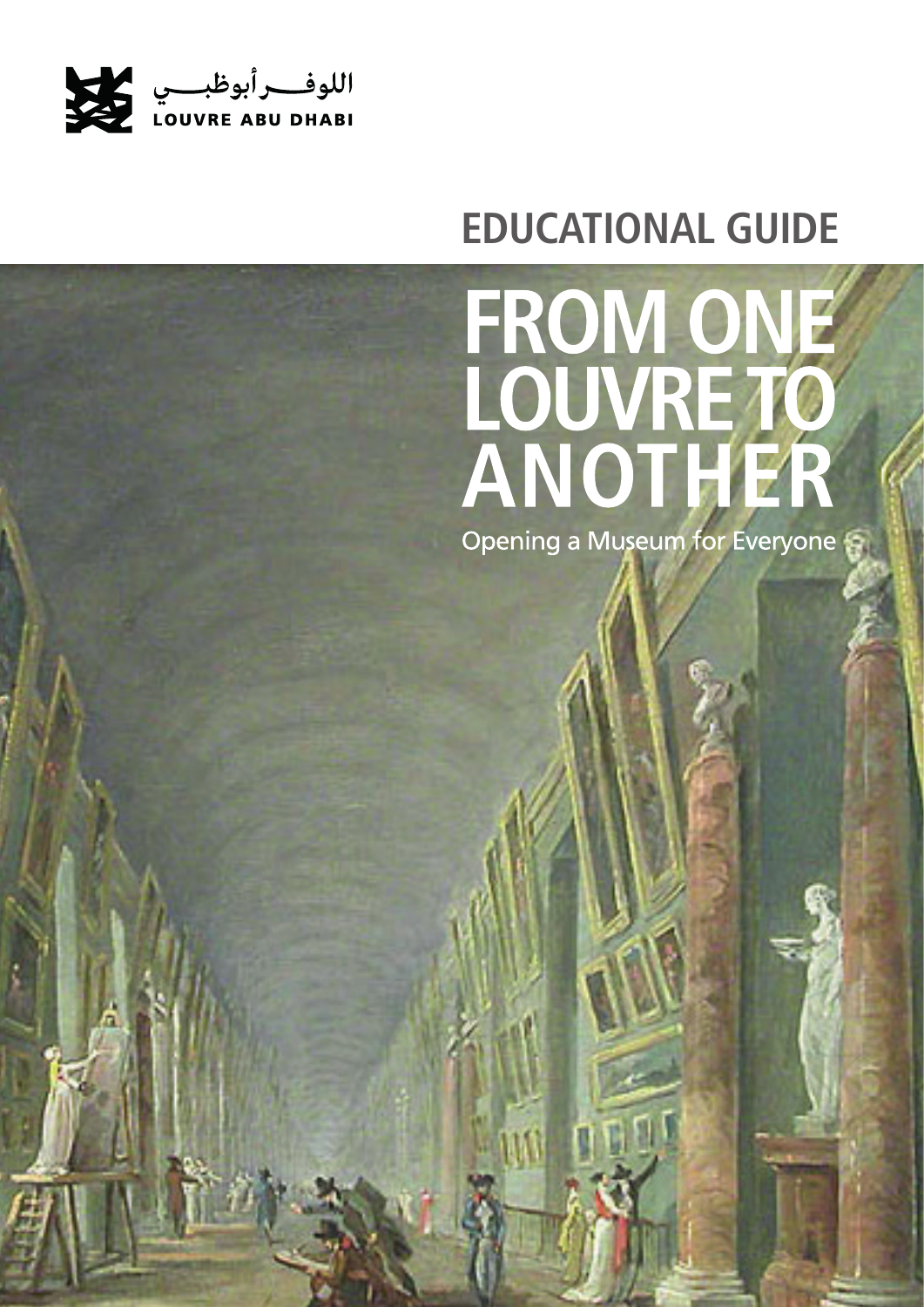## Introduction

1. THE EXHIBITION *"FROM ONE LOUVRE TO ANOTHER: OPENING A MUSEUM FOR EVERYONE"*

"From One Louvre to Another: Opening a Museum for Everyone" is the first temporary exhibition to be held at the Louvre Abu Dhabi. By retracing the history of the musée du Louvre, the exhibition will question the notion of a museum: how have the collections been built up, what projects led up to the creation of the musée du Louvre, and what is the mission of a museum like the Louvre? These questions will be answered in the three sections of the museum presentation.

Visitors will initially discover the royal collections through the figure of Louis XIV, king of France from 1643 to 1715, who exhibited them at the Palace of Versailles. The second part of the exhibition focuses on the Louvre Palace where artists were given accommodation and workshops there. The Royal Academy of Painting and Sculpture and the Salon exhibitions were also hosted there. The last section of the exhibition highlights the museum projects that occurred before the opening of the musée du Louvre, such as the exhibitions held in the Luxembourg Gallery. Lastly, the presentation will end on the subject of the universal nature of the museum.

The exhibition will show a variety of objects, including paintings, sculptures, objets d'art and drawings. Most of these outstanding works are drawn from the collections of the Louvre, the Palace of Versailles and other French institutions. They will explain the different stages in the process that led to the creation of a museum in the Louvre Palace.

#### Curators:

Jean-Luc Martinez, President-Director, musée du Louvre Juliette Trey, curator, Department of Prints and Drawings, musée du Louvre

#### Place:

Temporary exhibition galleries, Louvre Abu Dhabi

#### Dates:

21 December, 2017 - 7 April, 2018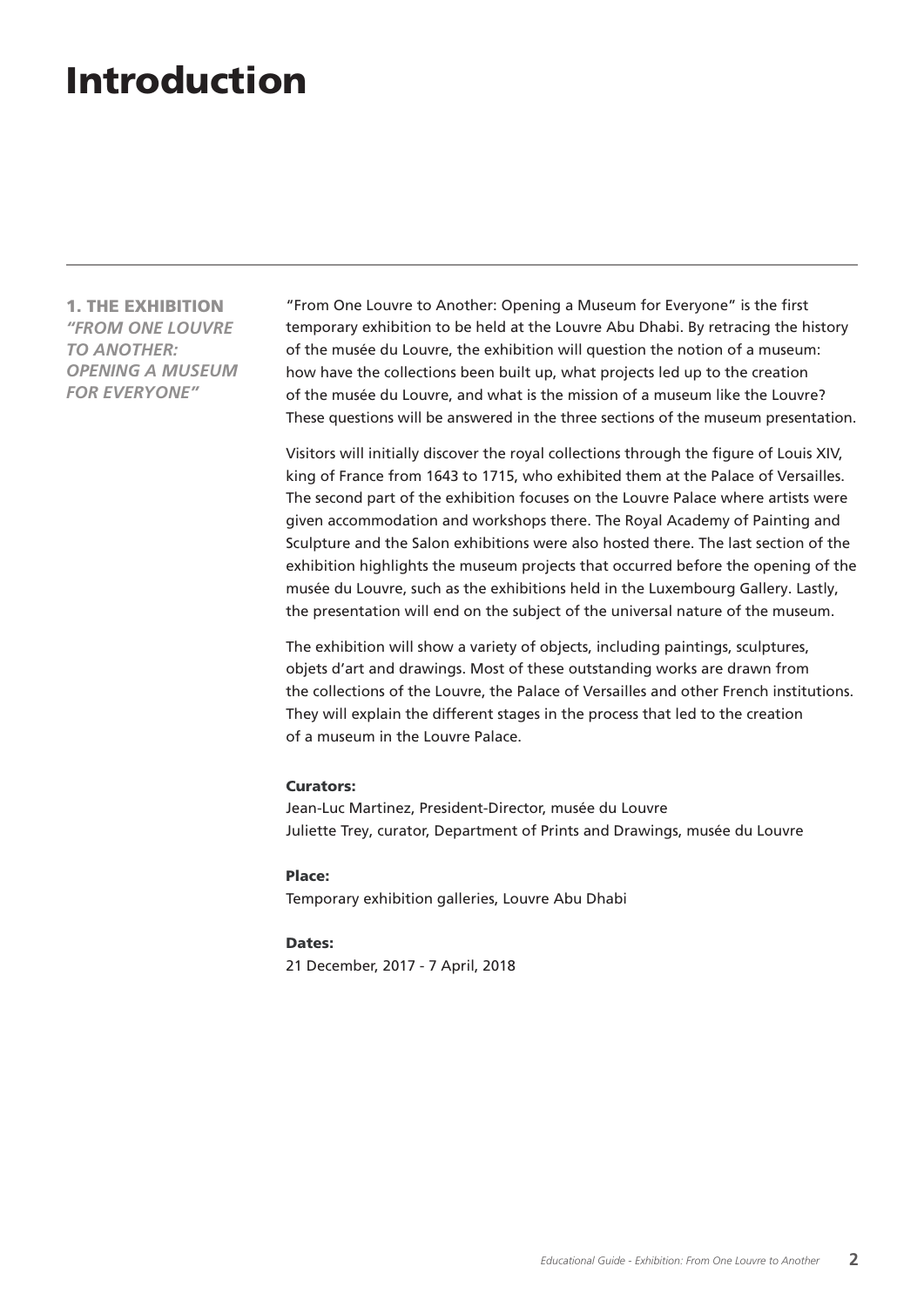## Introduction

2. EDUCATIONAL GOALS OF THE MANUAL The primary educational aim of this manual is to improve and enrich the experience of the exhibition for teachers and their classes. The content of the manual is to help prepare a visit to the exhibition in either a guided or free visit. The approaches to each of the works presented is to draw the pupils' attention to their different characteristics. These approaches are supplemented by discussion questions whose purpose is to develop pupils' critical thinking, and to encourage discussion among them in order to answer the questions raised by the work under consideration. There is no right answer to the questions, and the goal is to promote an exchange among the group around the work.

The manual is divided into **three sequences** that follow the chronological presentation of the exhibition, throughout which the 12 works chosen for this guide are distributed.

Each sequence then suggests **activities** adapted to the level of the pupils (cycle 1 and cycle 2/3), which can be carried out in the classroom after the visit. These activities are designed to encourage communication in the class and reports on the individuals' experiences. Each pupil is asked to produce something to share with the class.

Also offered in the manual are a glossary and three focal points. These are as much aids to assist teachers in preparing their trip as they are tools of analysis that can be used in the classroom both before and after the visit. The manual has been designed to be used before, during and after the exhibition visit.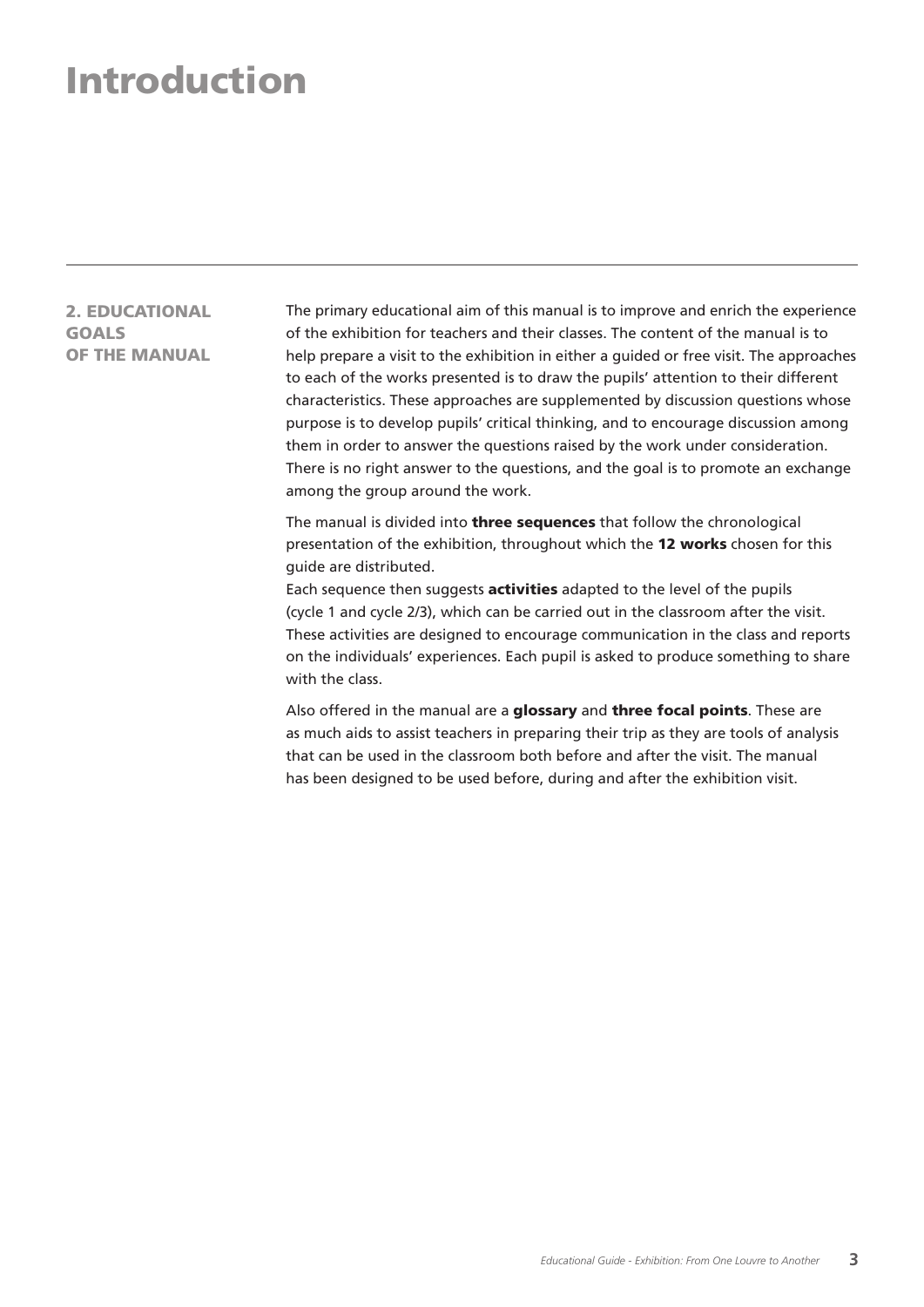## Introduction

#### **Before**

The manual helps teachers prepare for a visit by providing practical information and descriptions of the individual works, organised to match the exhibition presentation. These will enable teachers to direct their classes without the presence of a tour guide.

Teachers will also be able to present reproductions of selected works in the manual and work on them with pupils beforehand. They will then be able to compare the reproduction with the original during their visit to the museum.

#### **During**

The questions presented in the manual will prompt pupils to observe and discuss each work while guiding their examination of the object's details. They will also encourage pupils to ponder the works, to consider where and how they were made, and to invent dialogues between the figures represented. The questions are designed to stimulate interaction during the visit.

#### **After**

The observation and discussion questions can also be used in the classroom, using reproductions of the works seen in the exhibition. The focal points are tools to broaden and deepen the knowledge the pupils acquired during the visit.

The activities suggested at the end of each section are purely indicative. They allow different subjects to be combined, such as visual arts, documentary research and writing.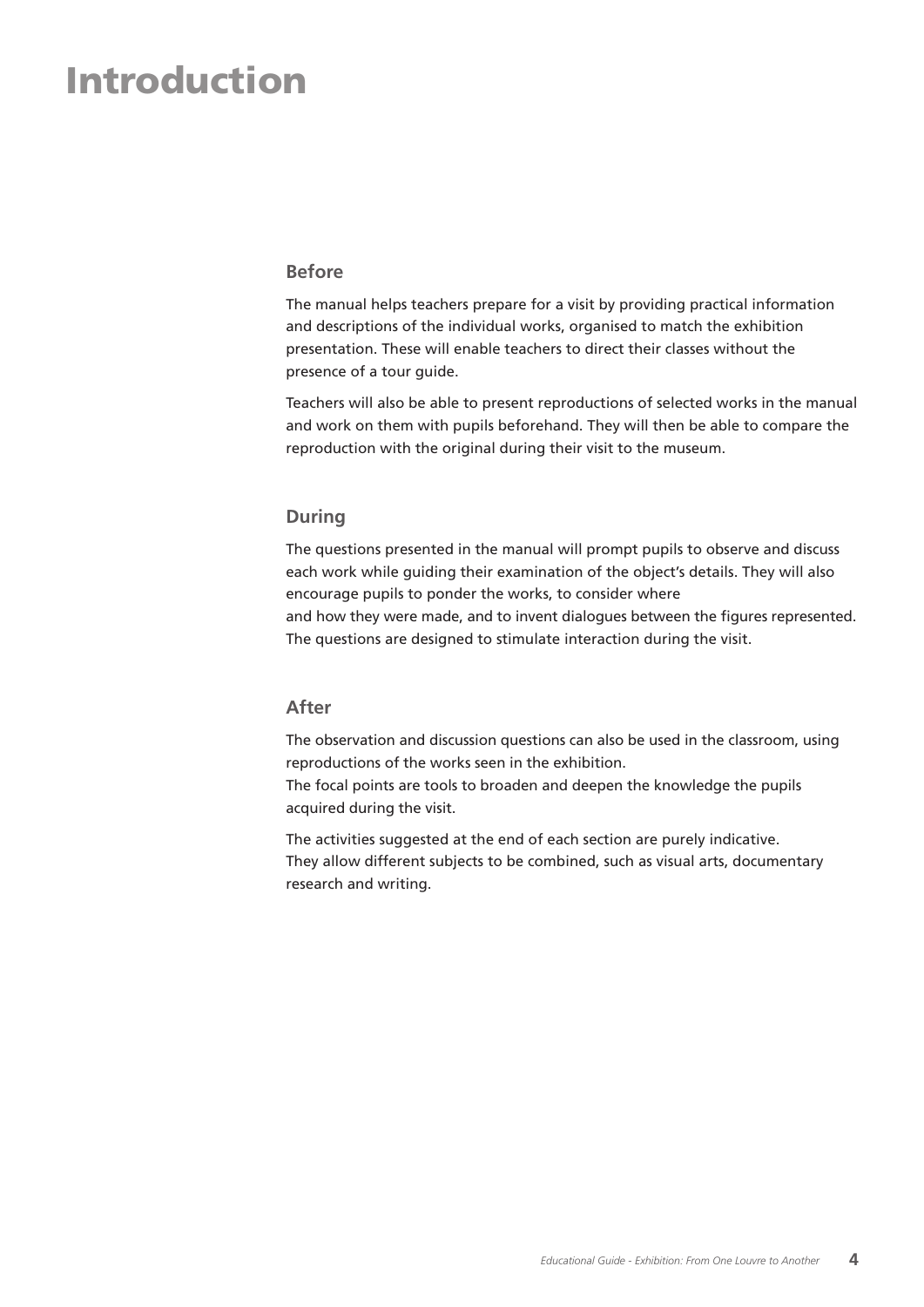# SEQUENCE 1

## Versailles: The Royal Collection under Louis XIV

*In 1682 Louis XIV, the king of France from 1643 to 1715, decided to move the royal court and power on a permanent basis from Paris to Versailles, a town about 20 kilometres away, where he ordered a magnificent palace to be built. A great collector of works of art, Louis XIV had also inherited the royal collections from his predecessors as king. He installed most of these works of art in the Palace of Versailles where they not only offered pleasure to the members of the court but also reflected the prestige of the French monarchy. The collections were exhibited in the gardens, the palace and the royal apartments.*

Image reference**: Allegory of King Louis XIV of France, Protector of the Arts and Sciences** *(pg. 6)*

#### **THE GARDENS**

During the 1660s, before the court moved officially to Versailles, many sculptures were placed in the gardens. Open to everyone, the palace gardens were described as an openair museum in guidebooks of the period. It was possible to admire sculptures copied from ancient models and inspired by Greek mythology. Most of them made some kind of reference to Apollo, the Greek god of the sun and a patron of the arts, with whom Louis XIV liked to compare himself. The sculptures therefore had not only an artistic role but also the political one of flattering Louis XIV, known as the Sun King.

Image reference: **The Shepherd Acis** *(pg. 7)*

| <b>THE PALACE:</b>    |
|-----------------------|
| THE GRAND             |
| APPARTEMENT DU ROI    |
| (STATE APARTMENTS)    |
| <b>AND THE GRANDE</b> |
| <b>GALERIE</b>        |

Entry to the palace from the gardens passed through the State Apartment, an official reception area extended in 1684 by the Grande Galerie, or the Hall of Mirrors. The Grand Appartement was decorated with masterpieces from the royal collections that had until then been held in the Louvre Palace, the former royal residence in Paris. The Grande Galerie was adorned with sculptures only, most of which were ancient. The purpose of the artworks in these spaces was to glorify the reign of Louis XIV.

Image reference: **Diana of Versailles** *(pg. 8)*

Due to modifications made to the Grand Appartement, from 1678 Louis XIV had a personal apartment fitted out on the inside of the palace around the Marble Court, which dated from the time of his father, Louis XIII (1601-1643). Only a privileged few chosen by the king himself were allowed to enter this space and see the marvellous works that decorated it. The Appartements du roi looked onto the Appartement du collectionneur (Collector's Apartments), a room for the exclusive use of the king and where he displayed his favourite works for his personal pleasure. Although they were invisible to the rest of the court and visitors, this private collection added to the royal prestige through descriptions of it in guidebooks. **THE APPARTEMENTS DU ROI**

Image reference: **Bowl, circa 1685** *(pg. 9)*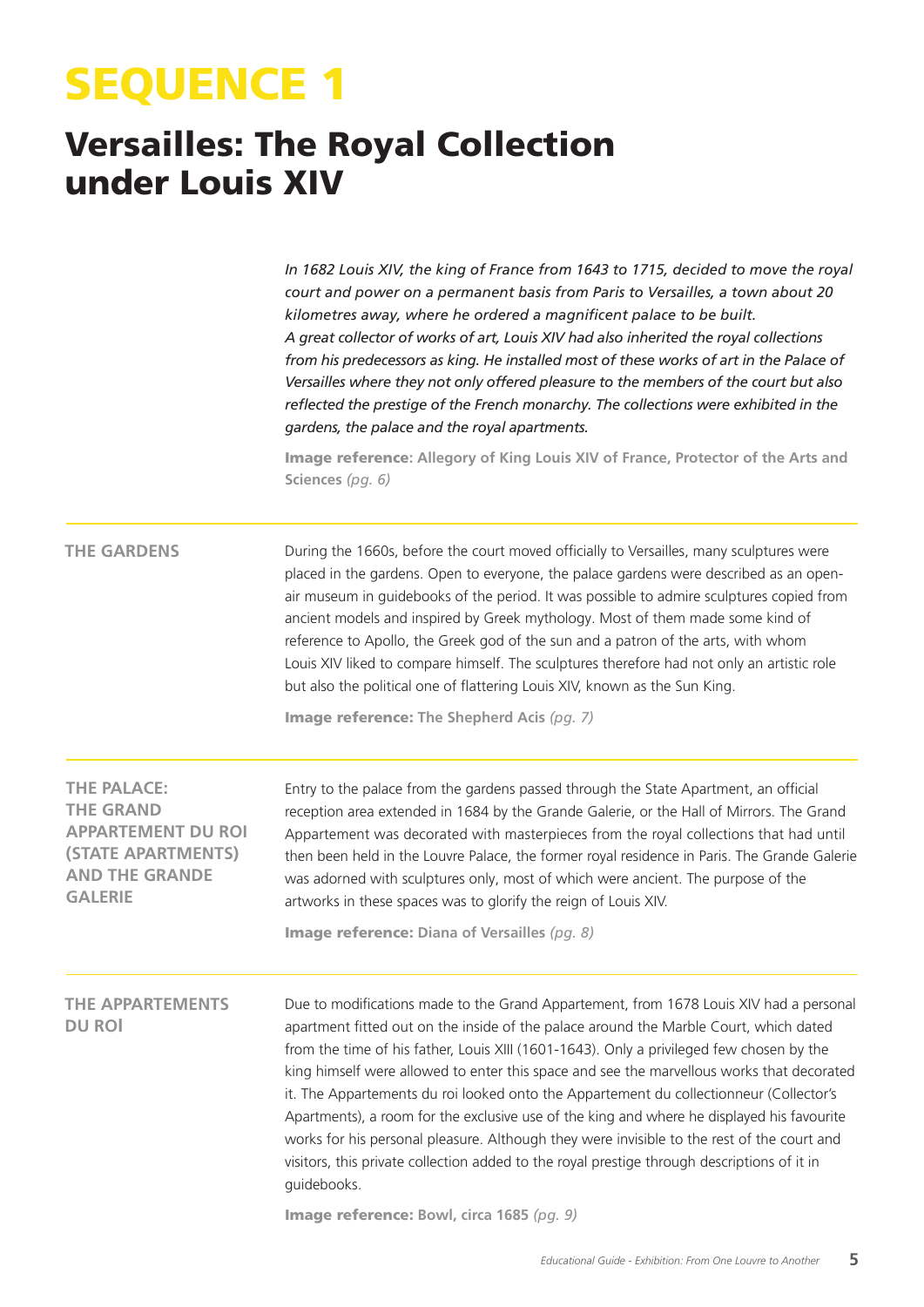## **1. Allegory of King Louis XIV of France**



© Château de Versailles, Dist. RMN-Grand Palais / Christophe Fouin

#### **Allegory of King Louis XIV of France, Protector of the Arts and Sciences**

Jean Garnier (Meaux, 1632-Paris, 1705) **1672**

*Oil on canvas Versailles, musée national des châteaux de Versailles et de Trianon, MV 2184*

#### **Description of the work**

The oval portrait of Louis XIV (r. 1638-1715) is shown at the centre of the composition, suspended on a table by a red bow and cords. The king of France is dressed in a cuirass decorated with a fleur de lys. Various musical instruments are placed on either side of his portrait: a bass viol, a violin, a guitar and a musical score on the right, and a musette on the left. At the bottom right of the painting, at the foot of the table, are representations of other art forms: literature by the stack of four books, sculpture by the bust of Minerva (the Roman goddess of war and wisdom), and architecture by the column in the background and the plan of the Maison Carrée in Nîmes (a Roman temple). The sciences are also represented by a celestial globe on which the astrological signs of Cancer and Leo are visible, and various scientific instruments, such as a mechanical pencil, compasses and a square. Lastly, a profusion of fruit appears in the foreground: grapes, an apple, peaches and a pomegranate.

Louis XIV is portrayed here as the protector of the arts and sciences. A great lover of the arts, he played the guitar; he also encouraged the development of the sciences by creating the Académie Royale des Sciences in 1666. The fruits symbolise both the abundance and the wealth of Louis's kingdom. Part portrait, part still life, this painting is political in nature as it praises good government: the abundance it brings, the meeting of the needs of the people, and encouragement of the arts and sciences.

#### **OBSERVATION OUESTIONS**

**Identify the musical instruments shown in the painting. Identify the different fruits in the foreground. What other elements can you find in the painting? Why do you think it is placed there?**

#### **DISCUSSION OUESTIONS**

**Can you find objects associated with the arts? And science? Name arts and sciences which could be linked with these objects. What does it tell us about Louis XIV and the way he likes to represent himself? Do you practice any artistic or scientific activities? What are they?**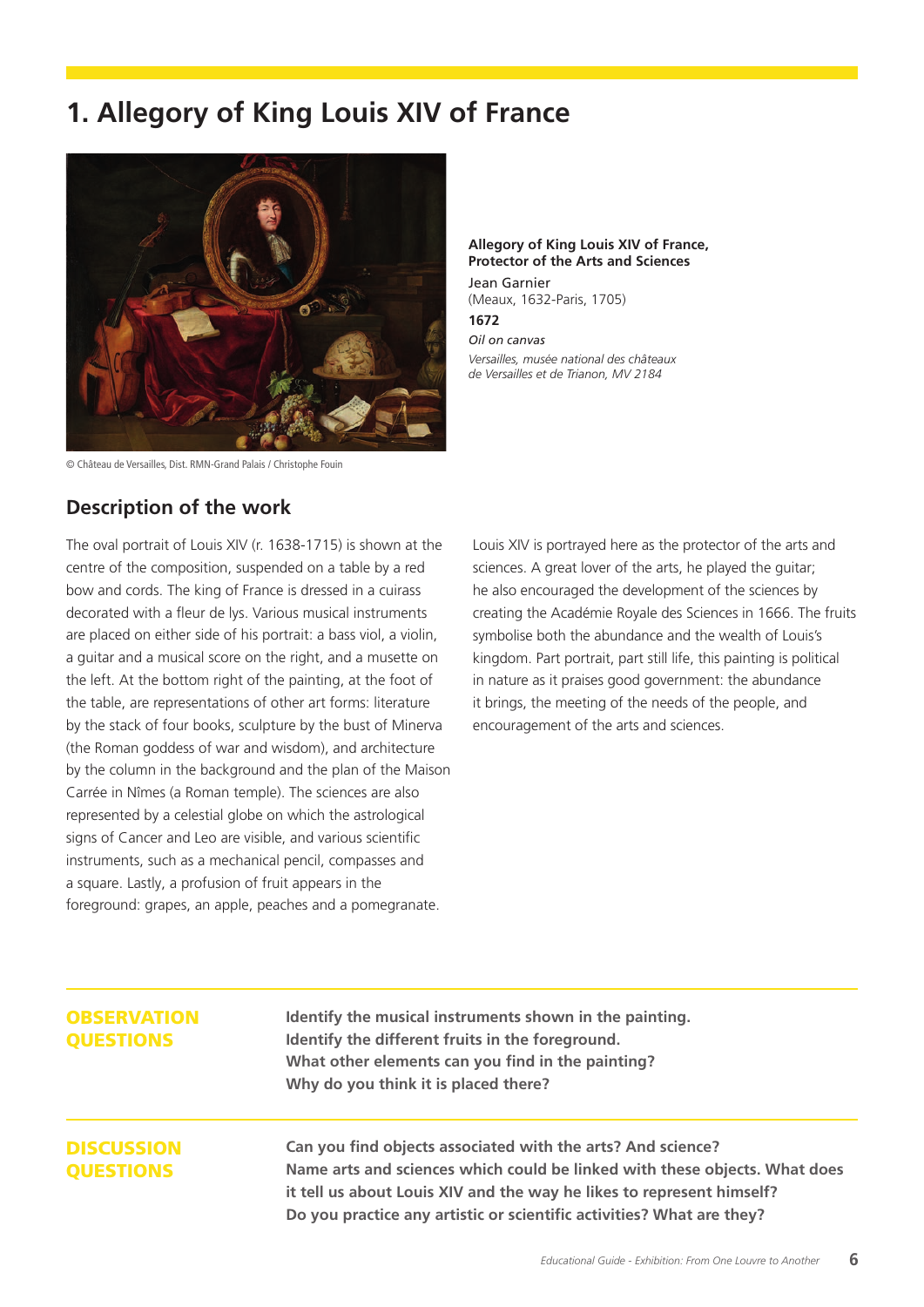## **2. The Shepherd Acis**



**Acis** Jean-Baptiste Tuby (Rome, 1635-Paris, 1700) **1667-74** *Marble Versailles, musée national des châteaux de Versailles et de Trianon, MR 1884*

© RMN-Grand Palais (Château de Versailles) / Droits réservés

#### **Description of the work**

Sculpted in marble, this statue shows the shepherd Acis leaning against a tree trunk with his legs crossed. Dressed in a large wrap that rests on his hips and covers the top of the tree trunk, we see him playing his flute. This statue goes with another one presented in the exhibition, that of the **nymph** Galatea.

The two statues were installed in the Grotto of Tethys in the gardens of the Palace of Versailles.

Ornamentation of the Grotto began in 1665. It looked onto the North Parterre through three arches and was decorated inside with shells, mother-of-pearl, pearls, coral and mirrors. These motifs were also found on the base of each of the two statues.

When the grotto was destroyed in 1684, the two statues of Acis and Galatea moved to another section of the gardens, the Bosquet des Dômes. They can still be seen there today.

#### The MYTH of Acis and Galatea

In his book **Metamorphoses** (1st c. CE), the Latin poet **Ovid** tells the story of Acis and Galatea. The nymph Galatea lived on the shores of the island of Sicily. One day she was surprised by the sound of a flute. The person playing was the shepherd Acis. The nymph and shepherd fell in love with one another. However, the beautiful Galatea was also admired by the Cyclops Polyphemus: a giant with one eye in the middle of his forehead. Polyphemus was also in love with Galatea but the nymph refused his love, preferring Acis. One day, the Cyclops came upon the two young people together and, in a fit of anger and jealousy, he seized a rock from Mount Etna (a volcano in Sicily) and threw it at Acis. The shepherd was crushed by the weight of the boulder and died. After his death he was turned into a river.

#### **OBSERVATION OUESTIONS**

**What material do you think this sculpture is made from? Can you describe how he is standing? Can you mime his posture? In your opinion: What instrument is he playing?**

#### **DISCUSSION OUESTIONS**

**Where might this sculpture be placed? How do you think the shepherd is feeling? What is he thinking about? What makes you say that?**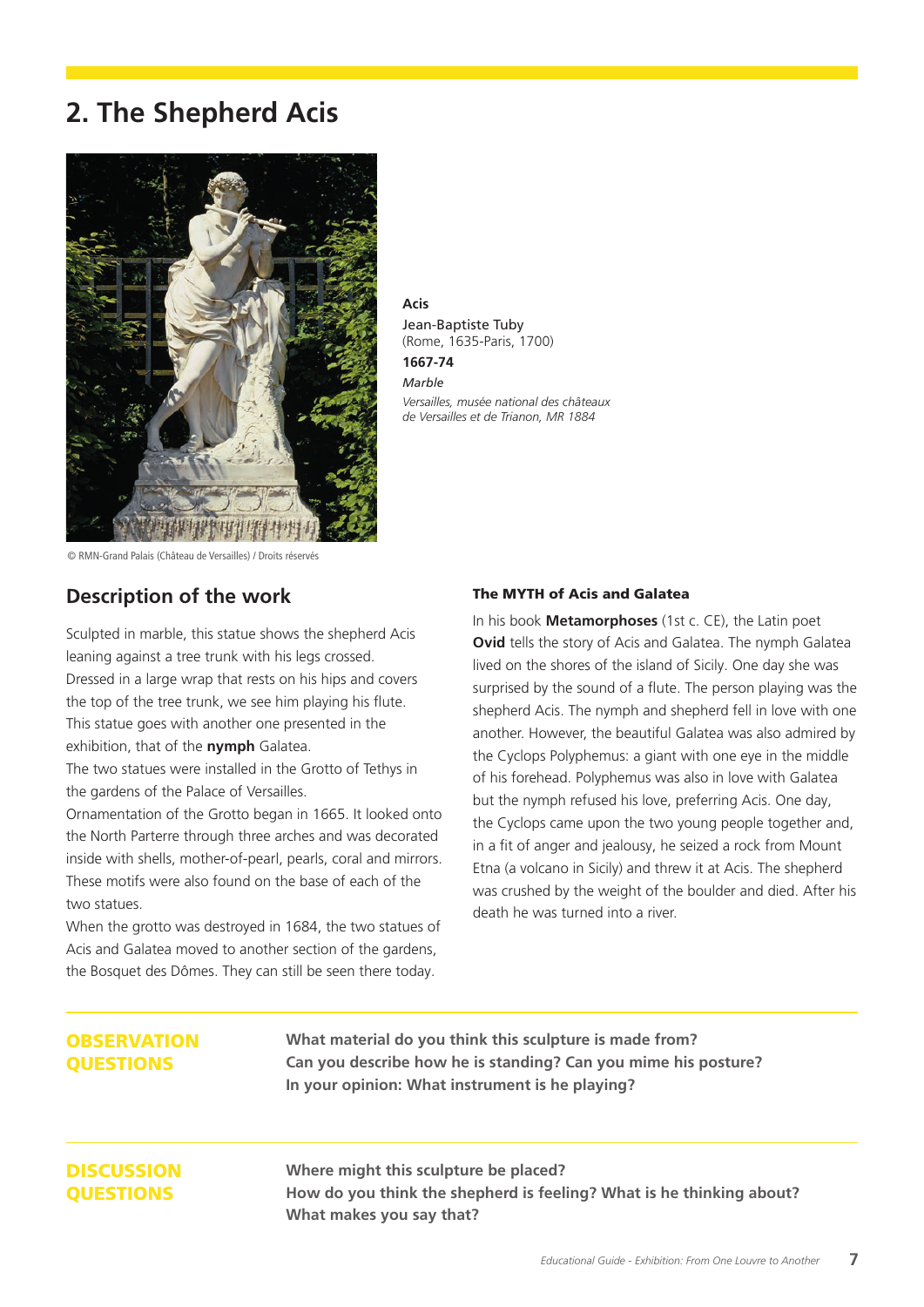## **3. Diana of Versailles**



**Diana of Versailles or Artemis the Huntress** Italy, 2nd century CE, after an original from about 330 BCE, possibly by Leochares *Marble*

*Paris, musée du Louvre, Department of Greek, Etruscan and Roman Antiquities, MR 152 (reg. no. Ma 589)*

© Musée du Louvre, Dist. RMN-Grand Palais / Thierry Ollivier

#### **Description of the work**

This ancient marble sculpture, dating from the 1st or 2nd century CE, shows the goddess Diana, the Roman goddess of the hunt. Looking back over her shoulder, she takes an arrow from her sheath with her right hand while holding the antlers of an impetuous stag in her left hand. She is dressed in a short tunic and sandals, and wears a diadem on her head. This statue was a diplomatic gift. It was offered to Henri II, king of France from 1547 to 1559, by Pope Paul IV (1476- 1559) in 1556. In return, the pope was hoping to receive help from France to chase the Spanish out of the city of Naples.

For a long time, this masterpiece used to follow the movements of the French court. It was initially exhibited at Fontainebleau but later installed in the Salle des Antiques at the Louvre Palace. It then followed Louis XIV of France (r. 1643-1715) to the Tuileries and then to the Palace of Versailles. It was exhibited there in the Grande Galerie (the Hall of Mirrors) until 1798, when it was returned to the Louvre by the French Government after the revolution.

#### **OBSERVATION OUESTIONS**

**What is the material used in sculpting this statue? Describe the statue; what do you see? What is the goddess wearing? Do you think these figures are life-size?**

#### **DISCUSSION OUESTIONS**

**Describe the woman's bearing. What is she doing? Looking at her outfit and action, can you tell what her role is?**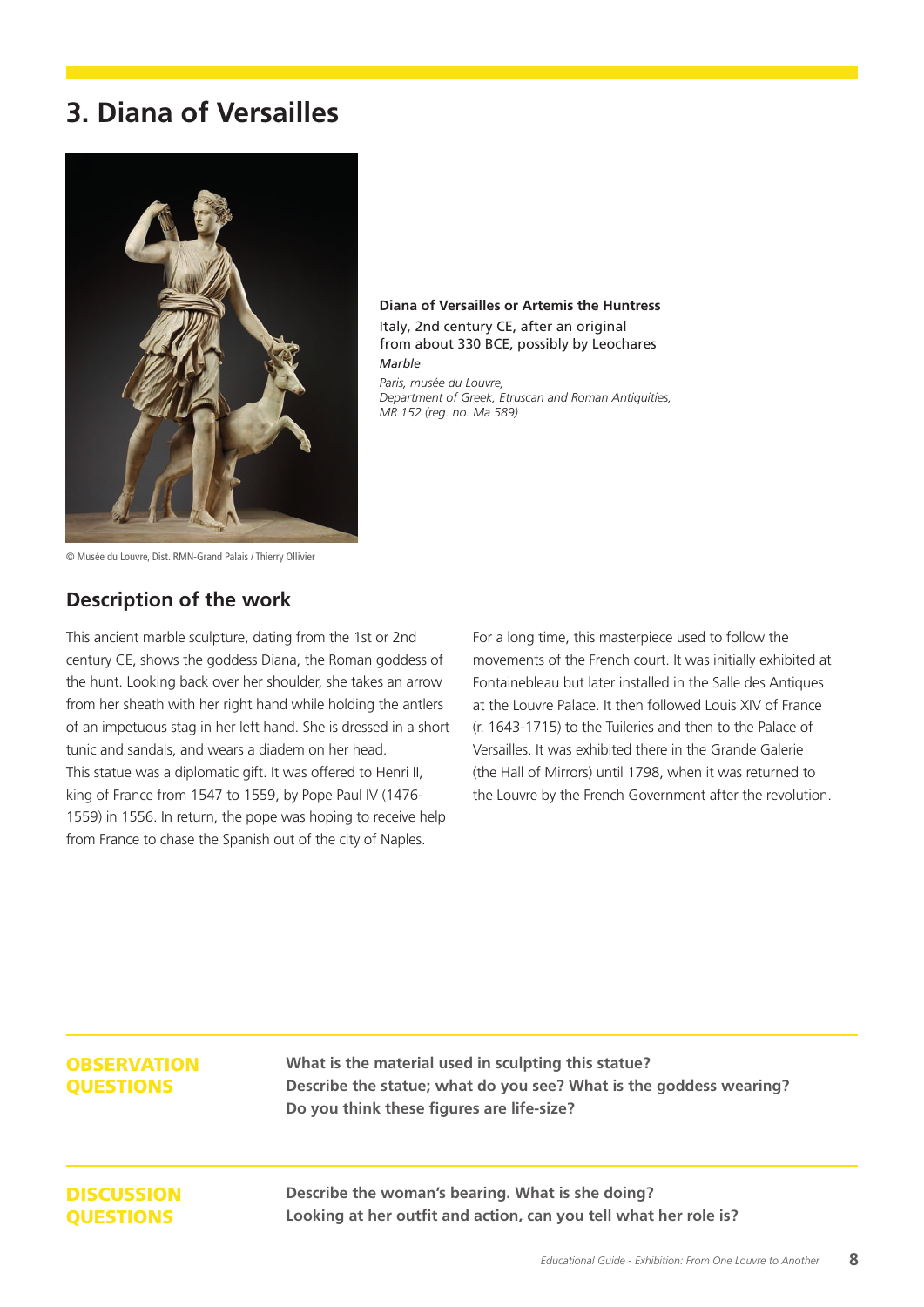## **4. Bowl**



**Bowl** Attributed to Giovanni Battista Metellino (active in Milan in the late 17th century)

*Rock crystal, silver gilt Paris, musée du Louvre, Department of Decorative Arts, MR 288*

**1670-90**

© RMN-Grand Palais (musée du Louvre) / Jean-Gilles Berizzi

#### **Description of the work**

This bowl was made from rock crystal and was given a mounting in silver gilt. The container is in the shape of a shell and is decorated with an eagle with spread wings on its rim. The bowl is attributed to Giovanni Battista Matellino, who was active in Milan at the end of the 17th century. It was bought by Louis XIV, king of France (r. 1638-1715).

Louis XIV was a great collector. For his entire reign, he built up a collection of semiprecious stone vases that he bought from dealers, jewellers or agents abroad.

We know of these acquisitions from the payments he made to his various suppliers.

The objects in the gem collection at first followed the king as he moved between the palaces of Versailles and the Tuileries in particular, before the court moved on a permanent basis to Versailles in 1682. Once there, the king's gems were exhibited together in the Cabinet of Medals, one of the many places in the palace set aside for the presentation of the royal collections.

#### **OBSERVATION** QUESTIONS

**What is this object made of? What does the shape of the container make you think of? What kind of bird is on the rim? What do you think it represent?**

#### **DISCUSSION OUESTIONS**

**What is this object? What was it used for? Who could it have belonged to?**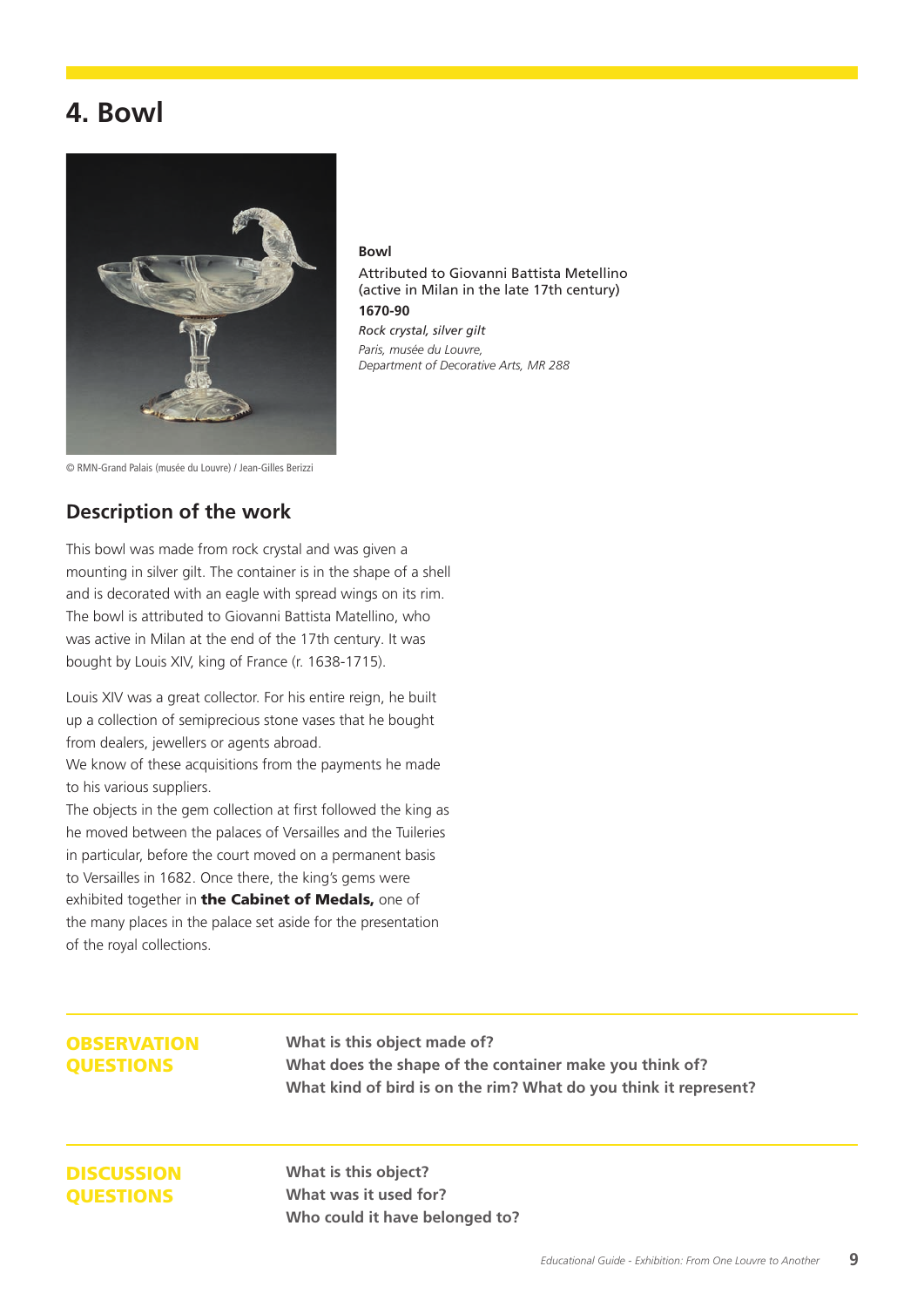## FOCAL POINT 1 The Palace of Versailles

From the time Louis XIV, king of France from 1643 to 1715, decided to move his court and government **to Versailles in 1682**, the kings who succeeded him continued to improve and embellish the Palace up until the French Revolution.

Today the Palace of Versailles numbers 2300 rooms and covers a surface area of  $63,154$  m<sup>2</sup>.

The origin of the Palace of Versailles was a hunting lodge that belonged to **Louis XIII** (r. 1610-43), which he had built between 1631 and 1634. His son, Louis XIV, undertook the first set of large construction works that transformed the lodge into a palace. Between 1661 and the king's death in 1715, a number of different building projects were completed by the architect **Jules Hardouin-Mansart** (1646-1708), the king's painter **Charles Le Brun** (1619-1690), and and his gardener **André Le Nôtre** (1613-1700). The palace and its gardens became the settings for extravagant entertainments, receptions and ceremonies designed to assert the glory of the king.

In 1715, Louis XV succeeded his great-grandfather and became king of France until his death in 1774. The court initially abandoned Versailles but the young king returned there in 1722 and took the decision to continue making

improvements to the palace. He preferred private and more personal spaces, so he arranged an increase in the number of small cabinets. During his reign, the palace underwent a number of important transformations, both inside and out.

On his death in 1774, his grandson Louis XVI ruled until 1792. The same year, he offered the Petit Trianon to his wife, Queen Marie-Antoinette (1755-1793), a small chateau on Versailles grounds which was built by Louis XV. Following the French Revolution, in 1789 the king and his queen were obliged to leave Versailles for Paris. They were both sentenced by the revolutionary regime and executed respectively in January and October 1793. The court left the palace at the same time as the sovereigns, never to return.

The palace escaped being damaged or destroyed during the revolutionary period but it was necessary to wait until the reign of Louis-Philippe, king of France from 1830 to 1848, for it to be given a new function.In 1837 the king opened a museum there dedicated to all the glories of France. Today the Palace of Versailles is one of the most visited tourist sites in France and its collections (numbering some 60,000 works) cover a huge variety of fields.

TO LEARN MORE **http://en.chateauversailles.fr/discover http://www.chateauversailles.fr/decouvrir/ressources?tid=42&public=All**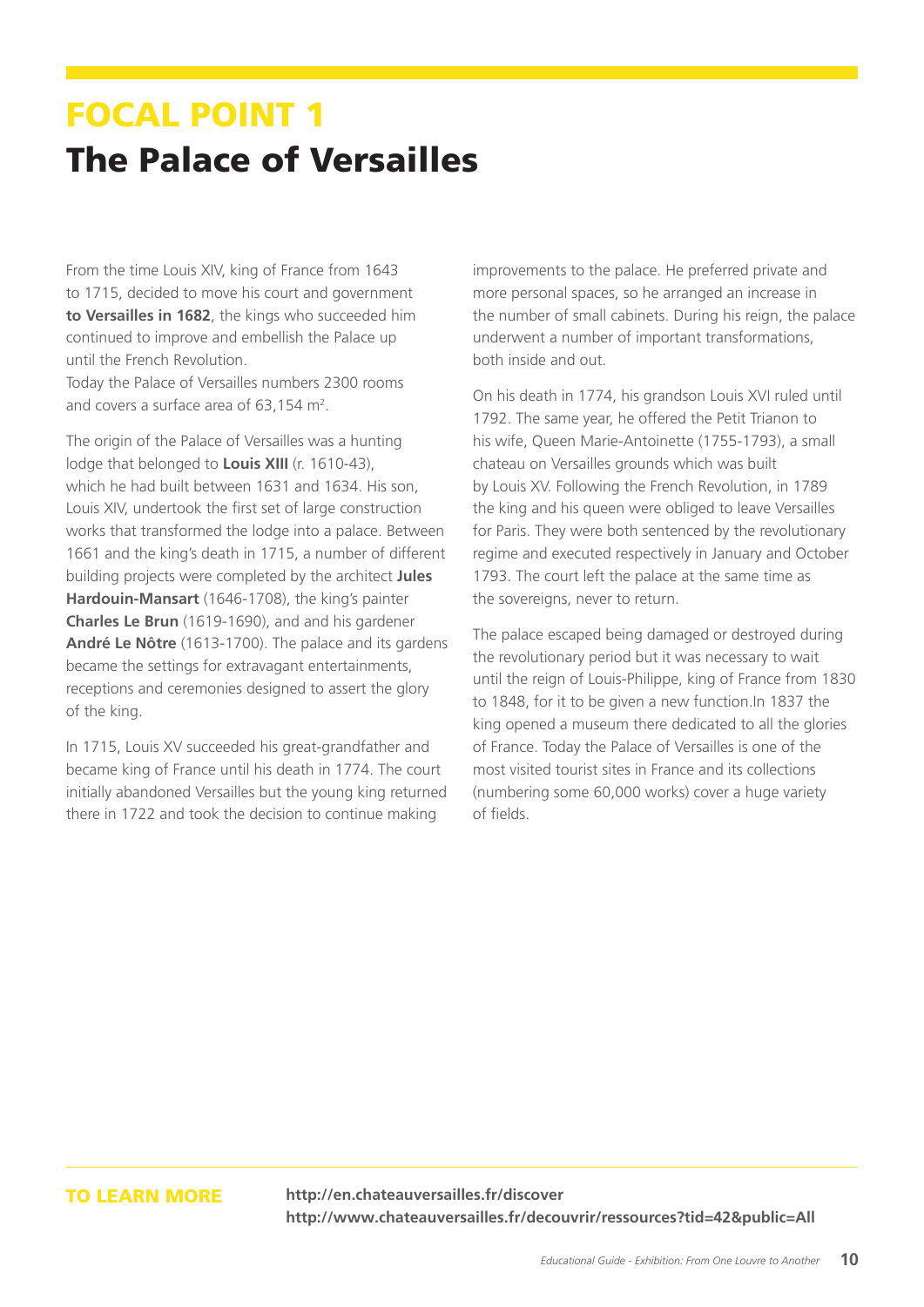

OBJECTIVES The objective of this activity is to introduce Cycle 1 pupils to **THE MYTH of Acis and Galatea**. Taking the myth as their starting point, the pupils are encouraged to illustrate a narrative which they are given and then present it to the rest of the class. Together, they reconstruct the myth using the drawings they made, putting the sequence in the correct order.

#### **DESCRIPTION** OF THE ACTIVITY

1. Show the reproduction of Acis in this sequence of the manual and tell the pupils the story of Acis and Galatea. Remind them that Galatea is also present in the exhibition.

2. Ask the pupils to draw part of the myth of Acis and Galatea (her surprise, their love affair, the jealousy of Polyphemus, the death of Acis). Discuss what and how they might draw their scene.

**3.** The drawings should then be put together to recreate a pictorial version of the myth of Acis and Galatea. Then, the pupils use the pictures to retell the story.

#### MORE IDEAS

For older children, the activity can be to create a group comic strip of the story of Acis and Galatea. The pupils divide the different boxes to be drawn (either in groups or individually depending on the number of pupils). They can then add dialogue bubbles to their drawings.

They can use various options of creative expressions to tell the myth (depending on their curriculum): storytelling, creative writing, performance…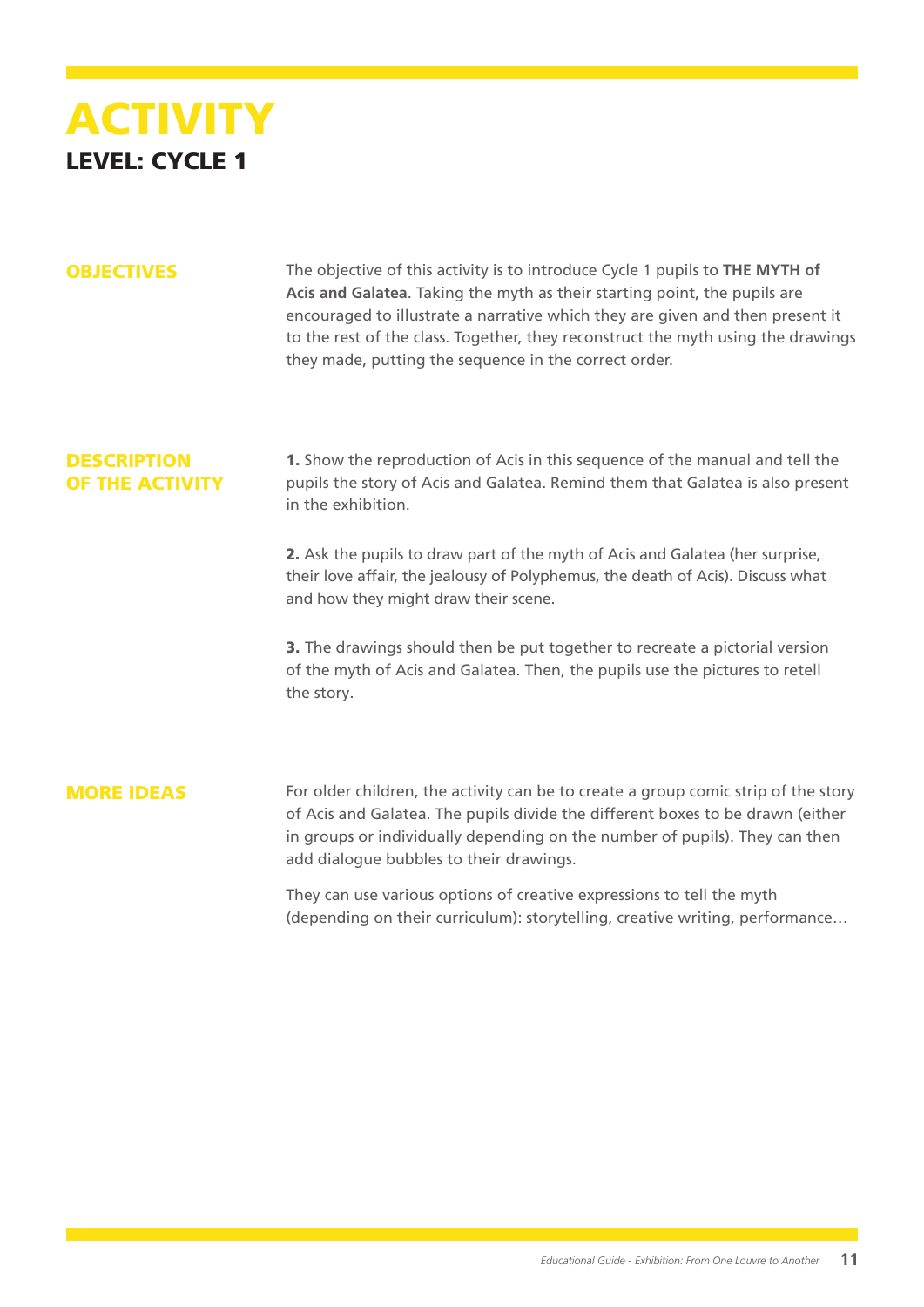## **ACTIVITY** LEVEL: CYCLE 2 AND 3

**OBJECTIVES** Taking the works seen in the exhibition and presented in the manual as a starting point, the pupils are encouraged to research mythology and to share what they discover. They should then create their own myth in a writing or drawing workshop.

#### **DESCRIPTION** OF THE ACTIVITY

1. Introduce Greek mythology to the pupils and remind them that many of the works exhibited are ancient or inspired by Antiquity, such as Nymph with a Shell, the Albani Centaur, Diana of Versailles, among others. If you have them, show pictures of these works.

2. Ask the pupils to learn about ancient mythology by themselves. The results of their research can be presented to the class in the form of a group report or taken from an individual's folder.

3. Taking their research as a basis, they can then invent their own myth (written, drawn or spoken) as a physical activity.

#### NON-EXHAUSTIVE LIST OF MYTHS

Gods and Mythology: https://www.metmuseum.org/toah/hd/grlg/hd\_grlg.htm

#### Theseus and the Minotaur:

https://www.metmuseum.org/toah/hd/thes/hd\_thes.htm

#### Perseus and Medusa:

https://www.metmuseum.org/toah/hd/medu/hd\_medu.htm

#### The 12 Labours of Herakles:

https://www.metmuseum.org/toah/hd/hera/hd\_hera.htm

#### For younger age:

https://www.natgeokids.com/nz/discover/history/greece/greek-myths/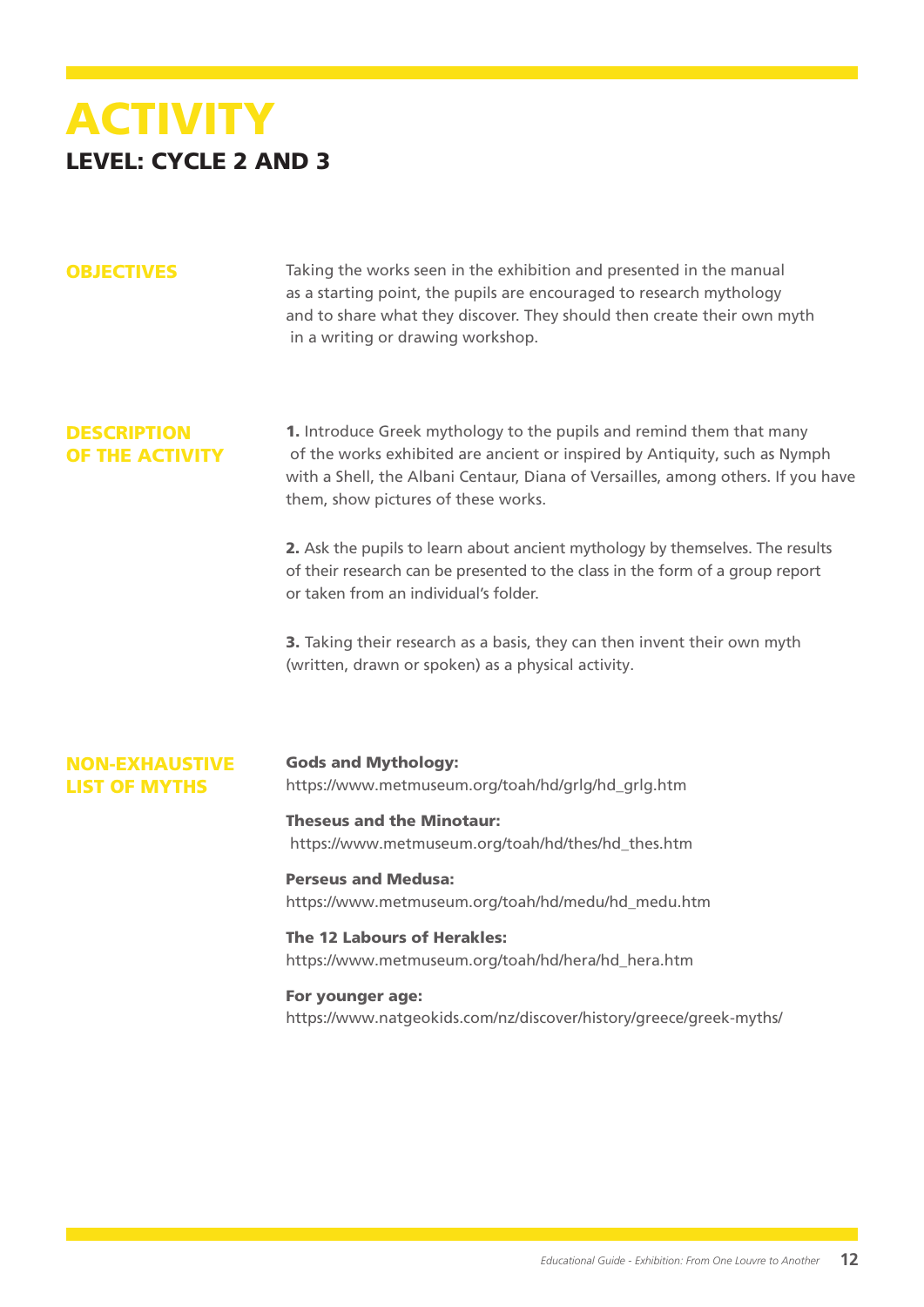# SEQUENCE 2

## A Palace of the Arts: The Louvre

|                                                                        | When the court had moved to Versailles in 1682, the Louvre Palace was left<br>deserted. The ancient royal residence was transformed into a palace of the arts<br>where artists resided and worked, supported by the royal administrative service.<br>The palace also became a place of education when the Royal Academy of Painting<br>and Sculpture, created in 1648, was installed in the Louvre Palace in 1692.<br>Lastly, the palace was also used for exhibitions of art with the annual display<br>of works in the Salon Carré.                                                                                                                                                                      |
|------------------------------------------------------------------------|------------------------------------------------------------------------------------------------------------------------------------------------------------------------------------------------------------------------------------------------------------------------------------------------------------------------------------------------------------------------------------------------------------------------------------------------------------------------------------------------------------------------------------------------------------------------------------------------------------------------------------------------------------------------------------------------------------|
| <b>THE WORKSHOPS</b><br><b>IN THE LOUVRE</b>                           | During the 18th century, the Louvre underwent transformation. The former royal palace<br>became the setting for many workshops and the residences of artists and craftsmen:<br>painters, sculptors, goldsmiths, clock and watchmakers, jewellers, and others.<br>Some of them are portrayed in the exhibition. The presence of this community of artists<br>and craftsmen in the same place encouraged collaborative projects.                                                                                                                                                                                                                                                                             |
|                                                                        | Image reference: Portrait of artist Antoine Coypel (pg. 14)                                                                                                                                                                                                                                                                                                                                                                                                                                                                                                                                                                                                                                                |
| <b>THE ROYAL ACADEMY</b><br><b>OF PAINTING</b><br><b>AND SCULPTURE</b> | The Academy provided an artistic and intellectual education to students wishing to become<br>painters, sculptors and engravers. The institution governed all official artistic life, designating<br>which artists would receive royal commissions and exhibit their work in the Salon Carré.<br>These recognitions were only bestowed on artists who had created a morceau<br>d'agrément (an acceptance piece). Later, the artist was required to produce a morceau<br>de réception (a reception piece) in order to receive the honour of being an Academician<br>and thus also be able to teach. The subject of the work was set by the Academy.<br>Image reference: Mercury attaching his wings (pg. 15) |
| <b>THE SALON</b>                                                       | Hosting an event to promote contemporary art was a goal included in the statutes<br>of the Academy from the 1660s. Beginning in 1725, this annual event was held in the<br>Salon Carré at the Louvre Palace, from which it took its name of the "Salon".<br>The exhibition allowed members of the Academy to present their works (sculptures,<br>paintings and engravings) for a month in a very dense arrangement that covered the walls<br>in several rows.<br>The Salon also gave rise to the development of art critics, through the publication of<br>personal accounts and opinions in the newspapers.<br>Image reference: View of the 1785 salon (pg. 16)                                           |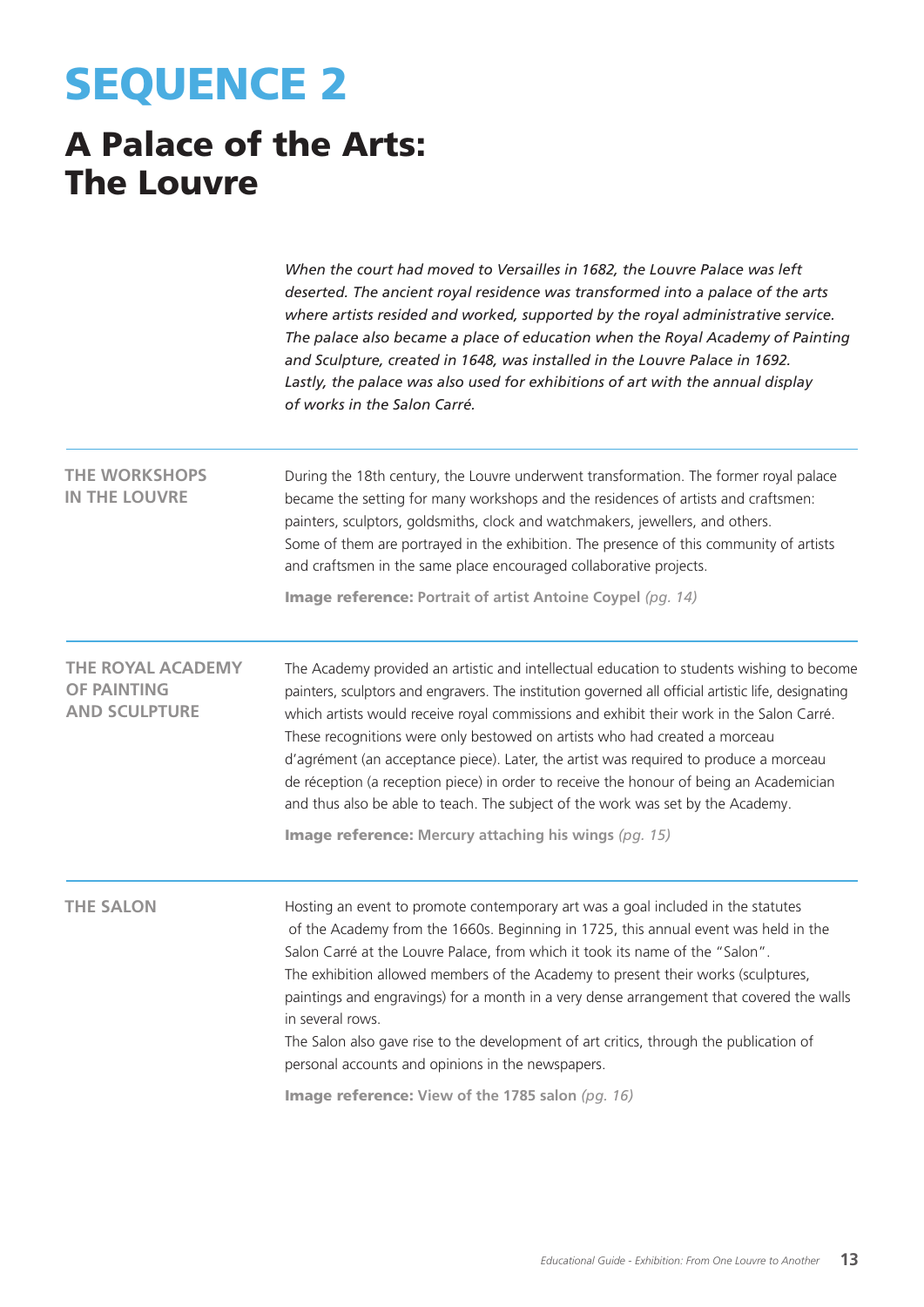## **5. Portrait of Antoine Coypel**



**Portrait of the Painter Antoine Coypel (1661-1722)** Gilles Allou (Paris, 1670-Paris, 1751) **1711** *Oil on canvas Versailles, musée national des châteaux de Versailles et de Trianon, MV 3682*

Photo © RMN-Grand Palais (Château de Versailles) / Gérard Blot

#### **Description of the work**

At the request of the Royal Academy of Painting and Sculpture, in 1711 Gilles Allou made this portrait of the painter Antoine Coypel (1661-1722). It was the artist's morceau de réception (a reception piece), as a result of which he was made a member of the Académie on 21 June 1711.

Antoine Coypel is seen here, age 40, in the dark interior of his workshop in the Louvre Palace, holding a drawing board and a pencil as he works. Coypel entered the Academy in 1681. Then in 1710 he was appointed Guard of the King's Paintings and Drawings. His first lodgings in the Louvre were those given to his father Noël Coypel in 1672, but he was given his own in the "Galleries du Louvre" on 29 July 1697.

In his position as Guard of the King's Paintings and Drawings, he fitted out a room in the Louvre as a "Gallerie des Desseins du Roi"in 1711, which would receive 20 or so drawing specialists every week. He also reorganised the categorisation of the king's collection of drawings, which were then marked with the initials "AC".

#### **OBSERVATION** QUESTIONS

**What is the man in the picture doing? Describe his position and movements. His name is Antoine Coypel. Do you see any other works with his name around you?**

#### **DISCUSSION** QUESTIONS

**Where do you think this scene is taking place? Look at the man's expression. What does it suggest to you? Imagine the conversation taking place between the two painters, the one in the picture and the younger one who is painting him. What would they say to each other?**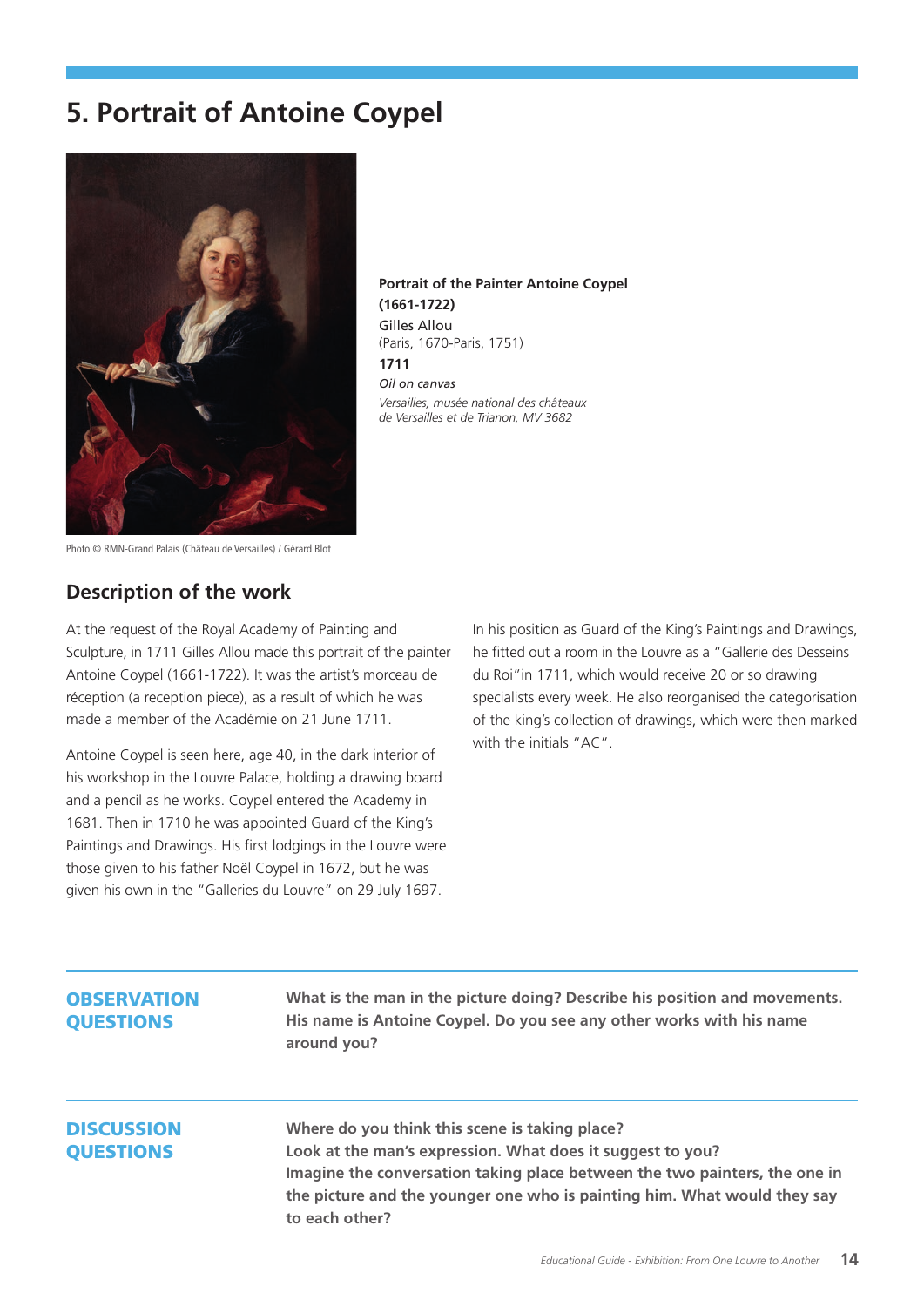## **6. "Creation of the World" Clock**



**"Creation of the World" clock**

Mechanisms designed by Claude Siméon Passemant (Paris, 1702-Paris, 1769) Clock case attributed to François Thomas Germain (Paris, 1726-?, 1791) Clock mechanism attributed to Joseph-Léonard Roque (active in the second half of the 18th century) **1754**

*Case in patinated bronze, silvered bronze and bronze gilt Paris, musée du Louvre, Department of Decorative Arts, on permanent loan from the musée national des châteaux de Versailles et de Trianon, Vmb 1036*

© Musée du Louvre, Dist. RMN-Grand Palais / Thierry Ollivier

#### **Description of the work**

This clock is called the "Creation of the World", and is driven by four sophisticated mechanisms. The first, at the top, tells the hour and the day. Two other mechanisms are positioned in the clouds: the one in the centre and on the left is a planisphere that indicates the movements of the planets, while the other signals the phases of the moon. The last mechanism is in the base of the clock and is used to indicate the movement of the Earth. It is engraved with the names of the cities, countries, continents and seas that were known in the 18th century.

The case in which the clock is set was made of bronze. Each surface is treated differently to illustrate the difference between the various elements represented: the Earth

(patinated bronze), the seas (silvered bronze) and the air (matt silvered bronze). According to the story, during the creation of the world, these elements were separated by the sudden emergence of light (gilt bronze).

This clock was made by three craftsmen who had lodgings in the Louvre. It was commissioned by Joseph François Dupleix, the governor-general of the Comptoirs du Levant, to be given as a gift to an Indian prince allied with France. It was presented to Louis XV (1710-1774) on 2 February 1754 at the Château de Trianon. It was immediately met with great critical success.

#### **OBSERVATION** QUESTIONS

**What material was used to make this clock? What elements do you recognise on the case? What do you think they represent?** 

#### **DISCUSSION** QUESTIONS

**What purpose did this object have? Think about the artisans who worked on this? What kind of skills they could have? What kind of person could own an object like this? What other significance could a clock like this have other than knowing the time?**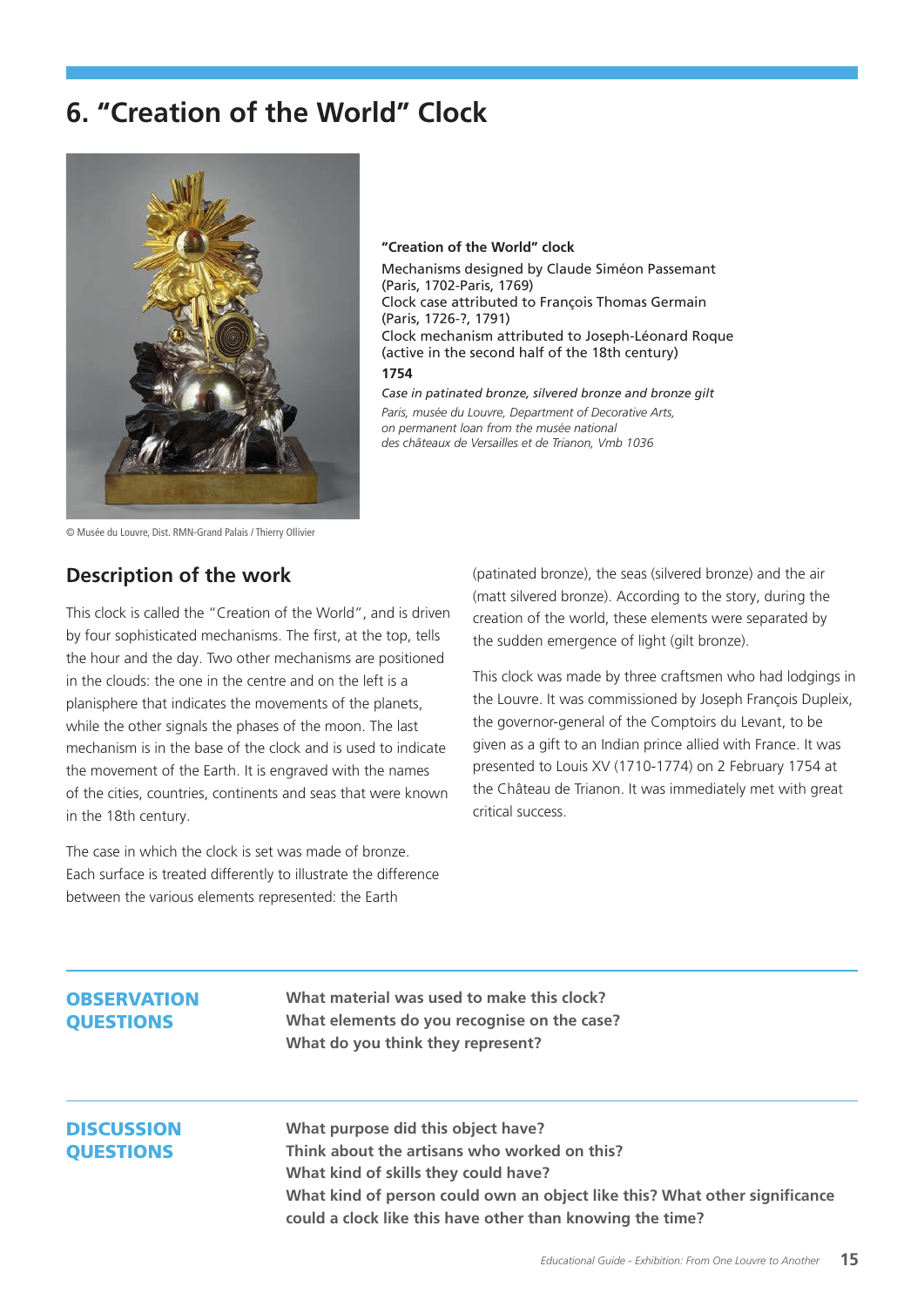## **7. Mercury Fastening His Winged Sandals**



**Mercury Fastening His Winged Sandals** Jean-Baptiste Pigalle (Paris, 1714-Paris, 1785) **1744** *Marble Paris, musée du Louvre, Department of Sculptures, MR 1957*

© Musée du Louvre, Dist. RMN-Grand Palais / Pierre Philibert

#### **Description of the work**

This small marble statue shows the god Mercury, the messenger of the gods, sitting on a rock fastening his winged sandals and gazing into the distance. He is about to take flight to deliver a message given to him by the goddess Venus, who wants human beings to go in search of Psyche, whose beauty she envies.

Presented at the Royal Academy of Painting and Sculpture on 30 July 1744 as Pigalle's *morceau de réception*  (a reception piece), the statuette allowed the sculptor to become a member of the Académie. It was in fact the third sculpture on this theme that he had made. In 1741 he had already presented a statuette of Mercury made of terracotta, of which its acceptance allowed him to enter the Académie.

This also gave him the title of "sculptor to the king" and the right to exhibit his works at the Salon. In 1742 he presented a plaster version of Mercury, this time accompanied by Venus, which he exhibited at the Salon. When the marble version was finally exhibited in 1744, it won the admiration of everybody and became one of the most famous works produced by the Royal Academy of Painting and Sculpture.

#### **OBSERVATION** QUESTIONS

**Which stone was used for this statuette? Who is the figure represented? What is he doing?**

#### **DISCUSSION** QUESTIONS

**What was the artist trying to show when he created this sculpture? Try and imagine the message that Venus gave to Mercury with orders to search for Psyche, of whom she was jealous. The sculptor made several versions of this work in different materials. Why do you think he did that?**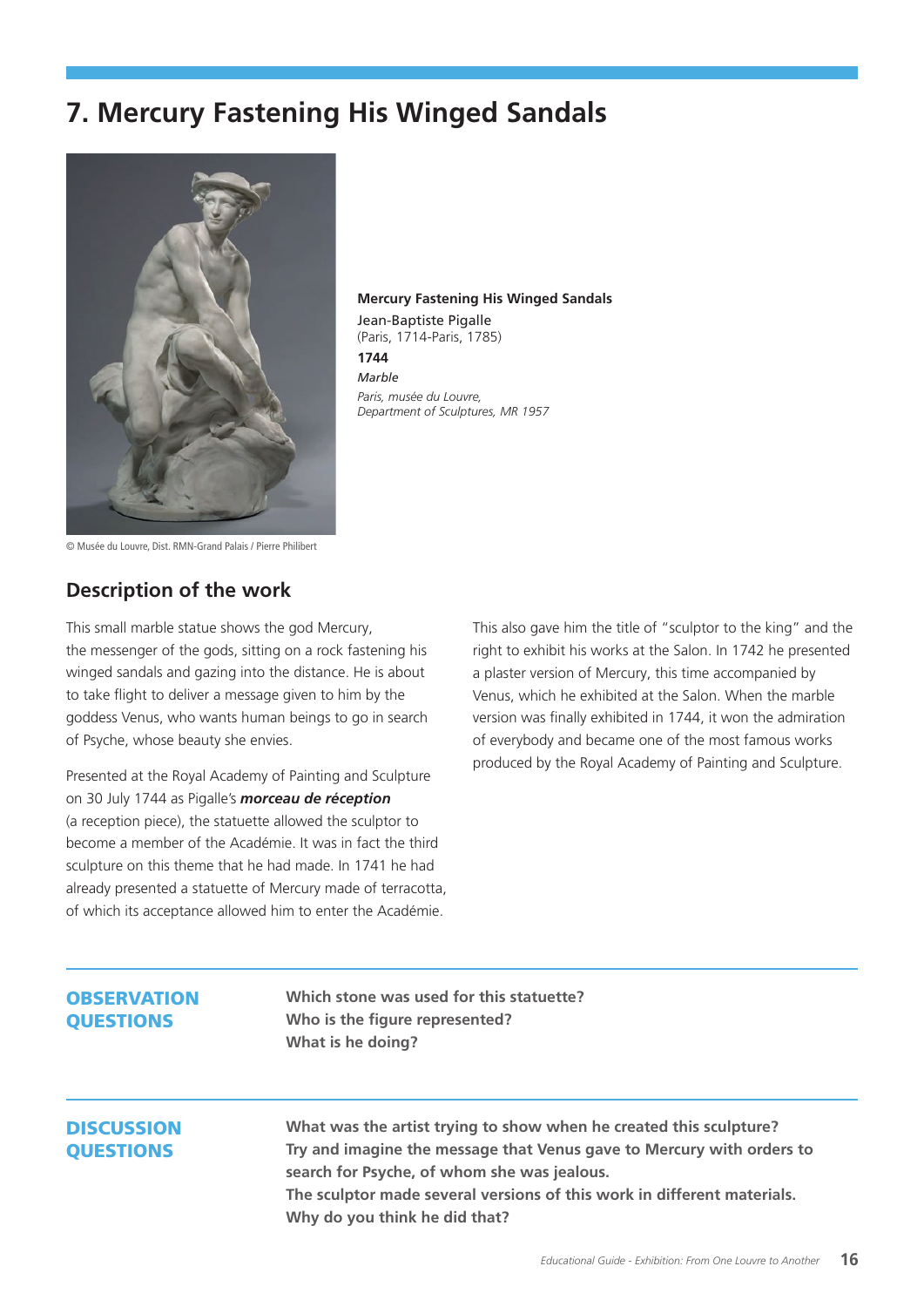## **8. Views of the Salon**



**View of the Salon of 1785** Pietro Antonio Martini (Trecasali, 1739-Parma, 1797) **1787** *Etching Paris, musée du Louvre, Department of Prints and Drawings, collection of Edmond de Rothschild, 5394 LR* 

**Exhibition at the Salon of 1787** Pietro Antonio Martini (Trecasali, 1739-Parma, 1797) **1787** *Etching Paris, musée du Louvre, Department of Prints and Drawings, collection of Edmond de Rothschild, 5395 LR* 

© Musée du Louvre, Dist. RMN-Grand Palais / Marc Jeanneteau

#### **Description of the work**

These engravings by Pietro Antonio Martini are some of the few illustrations we have of the Salons in Paris during the second half of the 18th century. They show views of the Salons held in 1785 and 1787. Both exhibitions were held in the Salon Carré at the Louvre, which is adjacent to the Grande Galerie. Similar in composition, the artist has shown as faithfully as possible how the works were arranged in an impartial manner based on the technique used to produce them and their size - smaller paintings were hung on the bottom row with larger ones above.

Deciding which works went where was a responsibility given to a painter at the Académie. Although the views have been exagerated, meaning that the size of the room appears larger than it is actually is, we are able to recognise some of the paintings that were presented at the Salons of 1785 and 1787.

The Salon was a major event in the art world of Paris at that time, in particular for the members of the Royal Academy of Painting and Sculpture, who, by presenting their works to the public, were able to earn commissions.

#### Denis Diderot (1713-1784) and his reviews of the Salon

The French writer and philosopher Denis Diderot is above all known for editing the *Encyclopédie* with Jean d'Alembert. This publication contains is in 35 volumes and was written between 1751 and 1772. In parallel to his project, he wrote reviews of the art at the Salons between 1759 and 1781. His reviews were tinged with a degree of subjectivity and his approach to an artwork was personal and sensitive. Taking Diderot's example, other writers took up criticism and, between 1770 and 1780, they produced many independent publications.

#### **OBSERVATION** QUESTIONS

**What technique was used to create these two works? Look closely at the paintings hanged on the all, which could you have seen before in your opinion? Who are the people in the pictures? What are they doing?**

#### **DISCUSSION OUESTIONS**

**What type of event is being shown? Where do you think it is taking place? Have you ever visited a place where so many artworks are shown together?**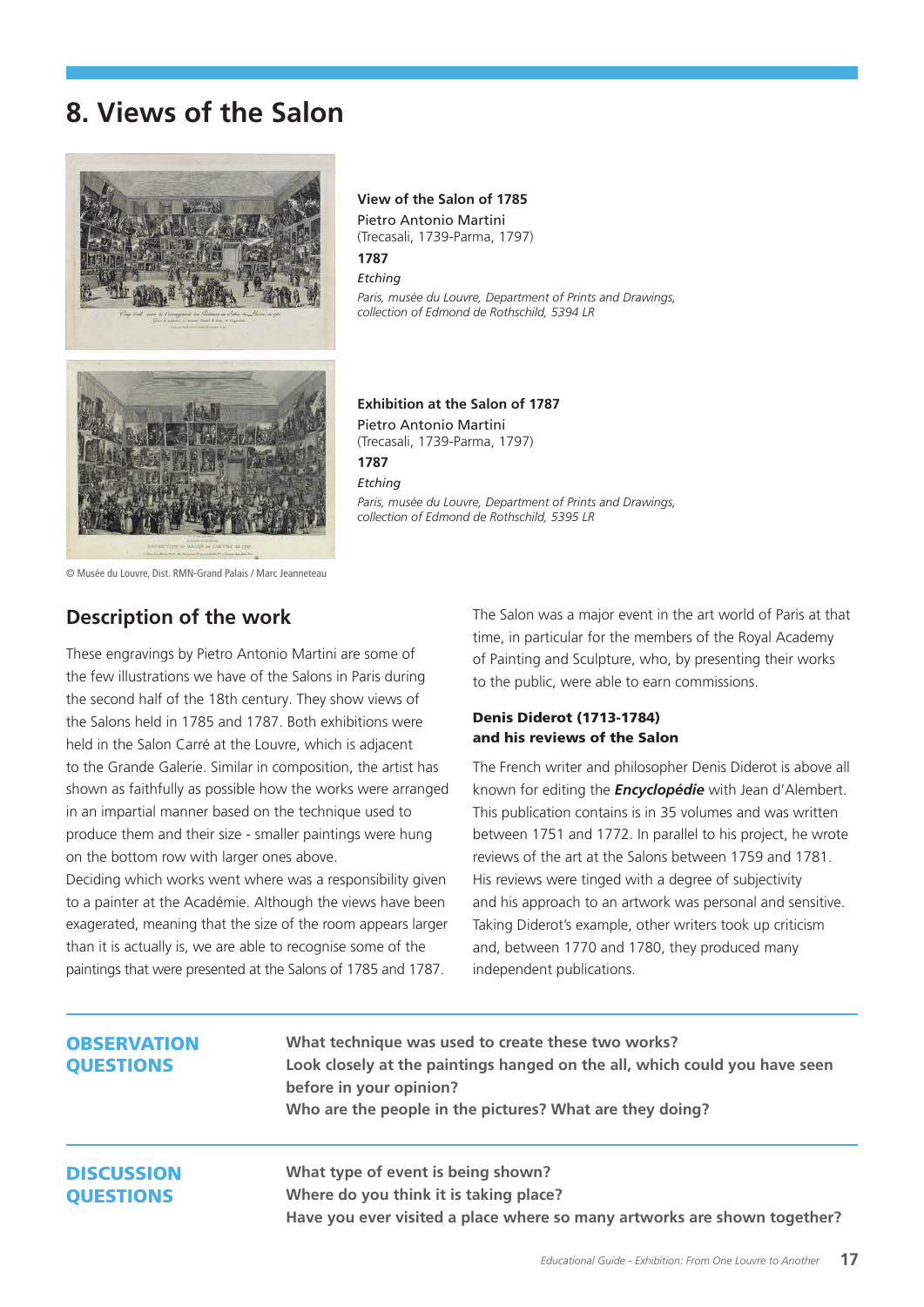## FOCAL POINT 2 The Luxembourg Palace

Marie de' Medici (1575-1642) married Henri IV of France and was the mother of Louis XIII. Following the assassination of the king Henri IV in 1610, in 1615 she asked the architect Salomon de Brosse to design and build the Luxembourg Palace. Although it was not completed until 1631, the queen moved into the building in 1625. Later, the palace was home to a number of princes and princesses: Gaston d'Orléans, the brother of Louis XIII, then his daughters who in 1694 gave the palace to Louis XIV, king of France from 1643 to 1715. On Louis XIV's death, the palace passed to the regent Philippe d'Orléans (1674-1723).

Luxembourg Palace was temporarily used as an exhibition space by the contemporaries of Louis XV (r. 1715-74) and Louis XVI (r. 1774-92). In 1750 it became the first museum in France to be opened to the public when the director of the King's Buildings, Charles François Paul Lenormant de Tournehem (1684-1751), decided to display 99 paintings from the royal collections there. Entry to see the works, however, was restricted, being open only twice a week. In 1779 the Cabinet du roi (King's Cabinet) at the Luxembourg Palace was closed as the building was given to the Comte of Provence, the brother of Louis XVI.

During the Revolution, the palace was turned into a prison, allocated to the Directoire in 1795, and then to the Senate in 1799. It has maintained this parliamentary function until the present day, save for short periods, in parallel with which it has also continued to be used for exhibitions. During the 19th century it was called the Musée des artistes vivants (Museum of Living Artists), for, while works of the artists of the past were exhibited in the Louvre, the Luxembourg Palace showed works by such contemporary artists as David, Girodet, Vernet, Prud'hon, Guérin, Ingres and Delacroix.

Today the Luxembourg Palace is the seat of the Senate, which decided to restart use of the building as a museum in 1979. And at the instigation of the Senate, since 2000 the museum has been a stimulating exhibition space. It does not have a permanent collection and so hosts a series of temporary collections, presenting different artists and themes twice a year. To create its shows, it receives works on loan from museums in France and abroad.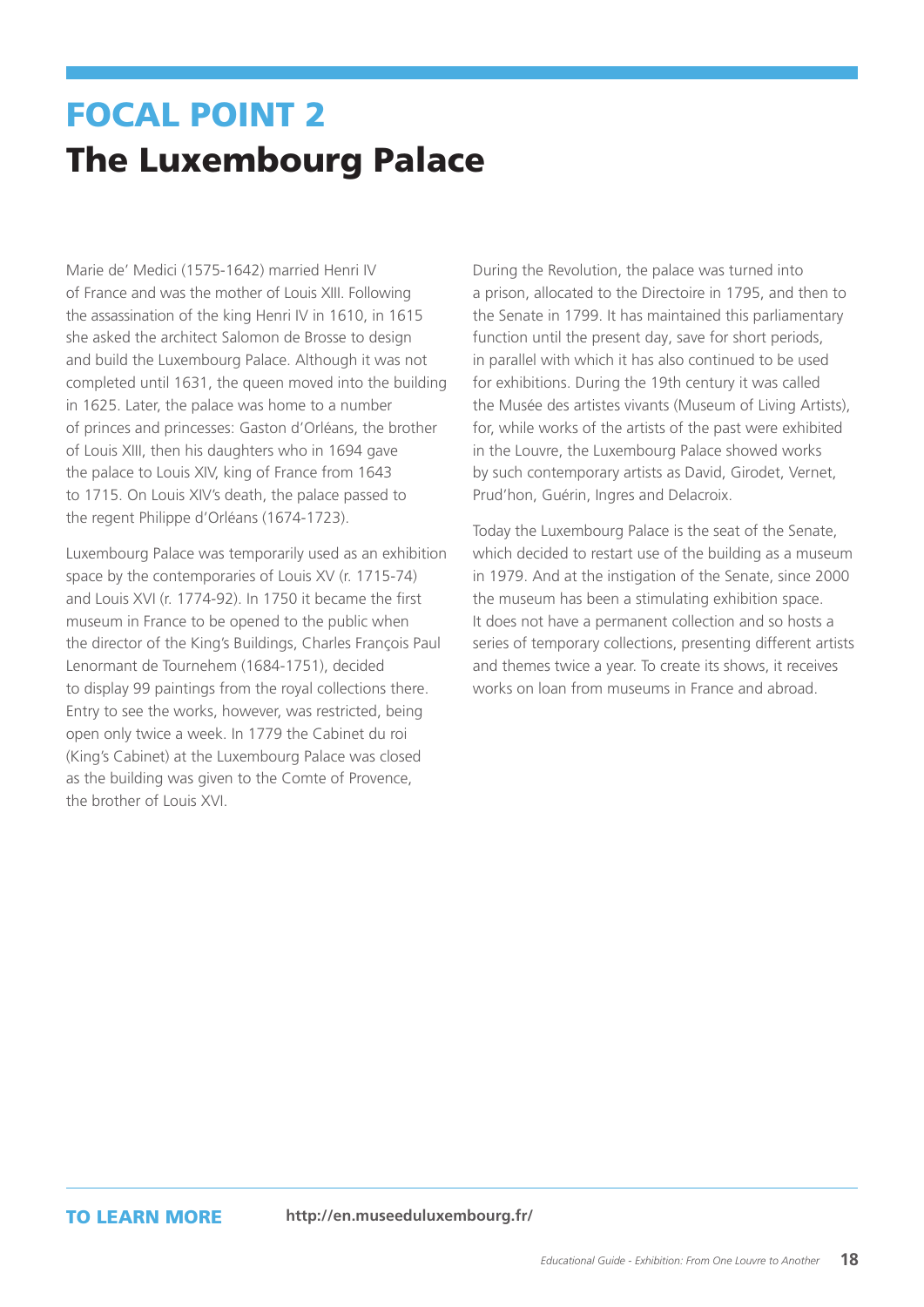

**OBJECTIVES** In this activity the pupils' work is split into two parts. First, they will engage in a manual task in which they produce a work (of any size and using any technique), then they will be asked to consider the works displayed in their classroom like at the exhibition in the Salon.

#### **DESCRIPTION** OF THE ACTIVITY

1. Explain the Salon and how it was organised to the pupils.

2. Using the engravings by Martini, presented in sequence, ask the pupils to consider how the Salon was organised in the 18th century (Where are the sculptures? What size are the paintings? What are the criteria for arranging setting one work next to another?)

3. Ask the pupils to create their own Salon. First, each should create their own work (a clay or cardboard sculpture, a drawing, painting, etc.). The theme and format of the works is for the pupils to decide as the idea is to have works of different formats to exhibit.

4. Once the manual work is completed, which can take several lessons if needed, the pupils should organise the display of the works themselves. They will have to compare the formats and decide whether to hang or just position their works in the classroom depending on their size and subject.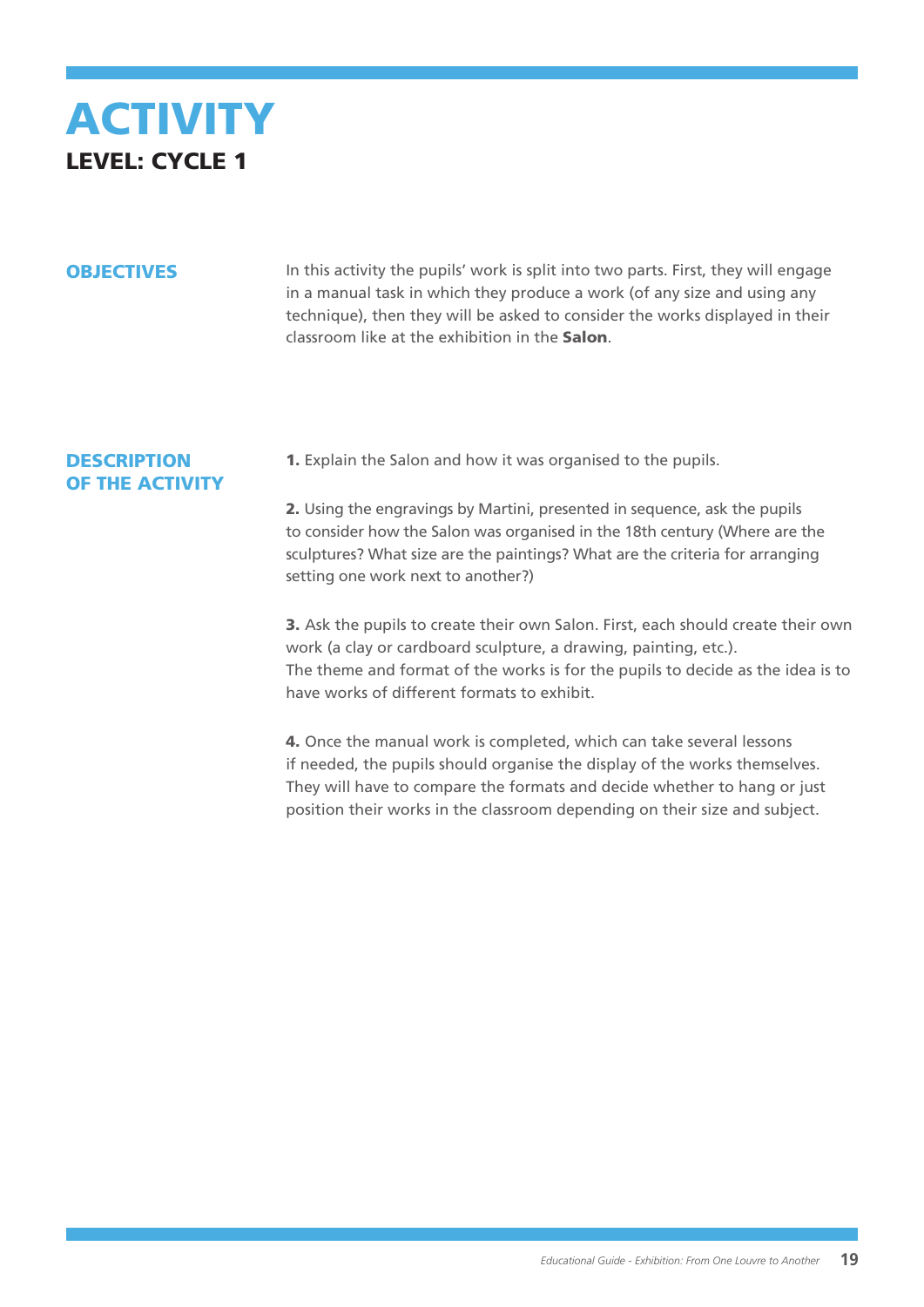## **ACTIVITY** LEVEL: CYCLE 2 AND 3

**OBJECTIVES** Working together as journalists and art critics, the pupils will produce a gazette that will describe their experience of the exhibition. In groups or individually, they are encouraged to consider their visit, and to discuss with others what they saw, liked, disliked, etc.

#### **DESCRIPTION** OF THE ACTIVITY

**1.** The activity needs to be prepared before the visit to the exhibition. The pupils are told that in order to create a journal or booklet of their visit, they need to find out how the exhibition is organised and the information provided to the public (via the devices proposed, written texts, touch screens, etc.).

2. During the visit to the exhibition, pupils should identify the works they wish to mention in their journal. They can take notes and, if allowed, photographs. The activity can be carried out individually or in groups, in accordance with the teacher's wishes.

3. In the classroom after the visit, the pupils should share the information they discovered. Each group is then given a theme on which to write an article so as to create a series of different articles. Similarly, each group writes a critique of a work chosen during the exhibition or from the list of works in the manual to be included in their journal.

4. The set of articles and critiques are assembled to create a gazette of the exhibition. Depending on the manner in which it is to be created and the resources available, either a single copy can be produced for the class or one for each pupil.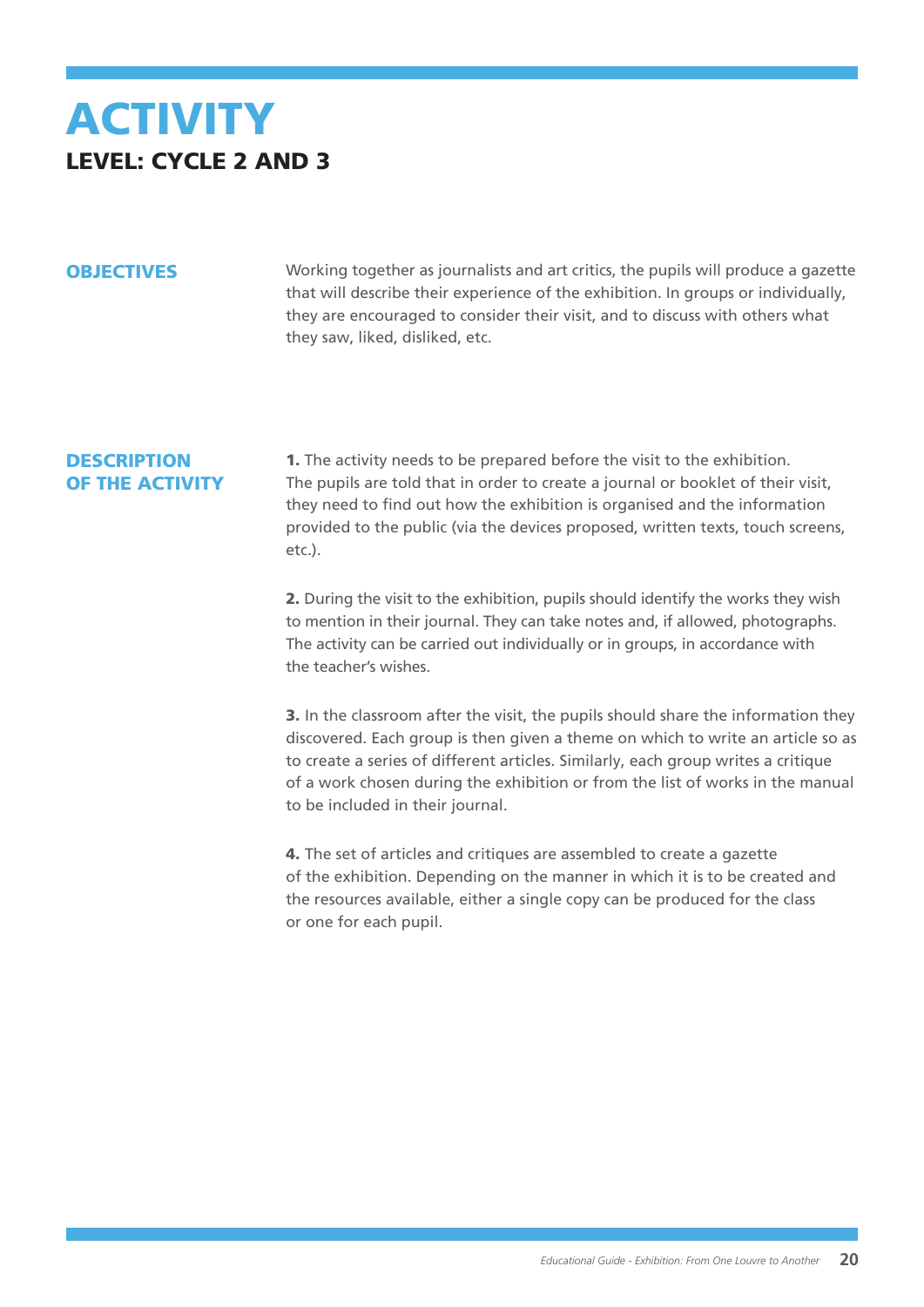# SEQUENCE 3

## The Birth of the musée du Louvre

*During the 18th century, the concept of a museum took root across the European continent. For example, in London the British Museum opened to the public in 1759. In France, , the Salon of 1747 and the pamphlet published by the art critic Étienne La Font de Saint-Yenne (1688-1771), underlined the need to open a museum that would show the royal collections to the public. As a result, Charles François Paul Lenormant de Tournehem, the director of the King's Buildings, the service that looked after the royal buildings, organised an exhibition of 99 paintings from the royal collections at the Luxembourg Palace..*

#### **A PLANNED MUSEUM**

With the coronation of Louis XVI in 1774 (he ruled till 1792), a development occurred in France's artistic policy. The Comte d'Angiviller (1730-1809) was appointed director of the King's Buildings the same year, whose mission throughout the king's reign was to acquire ancient and contemporary works of art with the idea of opening a museum in the Louvre Palace where they could be exhibited.

| <b>THE OPENING</b>          |  |  |
|-----------------------------|--|--|
| <b>OF A MUSEUM</b>          |  |  |
| <b>BY THE REVOLUTIONARY</b> |  |  |
| <b>REGIME</b>               |  |  |

In 1789 it seemed that everything was ready for the museum so desired by the Comte d'Angiviller to open - but the project dragged on. Following the French Revolution, the new government decided to continue with the plan and a committee was set up to take the project to fruition. The museum was due to open on 10 August 1793, a symbolic date that celebrated the fall of the monarchy the year before. However, the plan was too ambitious and the opening was postponed for several months.

Image reference: **Allegory on the Installation of the Museum in the Grand Gallery of the Musée du Louvre** *(pg. 23)*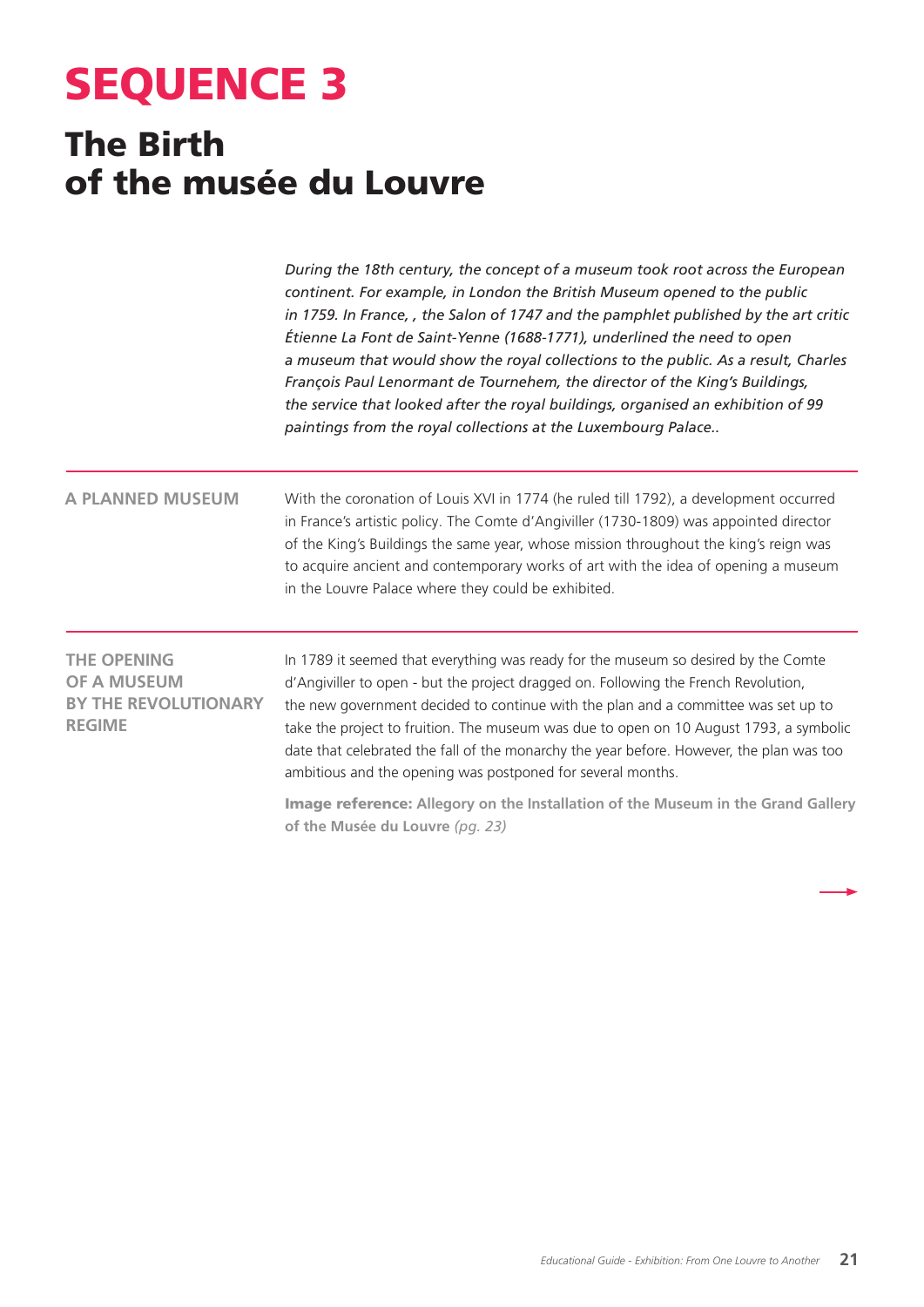# SEQUENCE 3

## The Birth of the musée du Louvre

| <b>THE NAPOLEON</b><br><b>MUSEUM</b> | The museum opened and was known as the Muséum central des Arts (today the musée<br>du Louvre), and the collections were enhanced with booty seized during the Revolutionary<br>Wars. A new director of the museum, Dominique Vivant Denon (1747-1825), was<br>appointed in 1802, who pursued an acquisition policy for the museum across Europe.<br>He was facilitated in his task by Napoleon's military campaigns. In 1803 he decided to<br>rename the museum the musée Napoléon after Napoleon Bonaparte (1769-1821),<br>who had himself crowned Emperor of the French in 1804. Following Napoleon's downfall<br>in 1814 and the restoration of the monarchy in France, some of the Louvre's collections<br>were restored to the countries from which they had been removed during the Napoleonic<br>Wars. However, the universal vocation of the museum had come into being.<br>Image reference: Napoleon I (pg. 25) |
|--------------------------------------|--------------------------------------------------------------------------------------------------------------------------------------------------------------------------------------------------------------------------------------------------------------------------------------------------------------------------------------------------------------------------------------------------------------------------------------------------------------------------------------------------------------------------------------------------------------------------------------------------------------------------------------------------------------------------------------------------------------------------------------------------------------------------------------------------------------------------------------------------------------------------------------------------------------------------|
| A UNIVERSAL MUSEUM                   | The history of the Louvre continued after Napoleon's defeat in association with the various<br>political regimes that ruled France. Beginning in the 19th century, as a result of<br>archaeological and anthropological expeditions, the collections accepted objects from other<br>cultures and eras than those that comprised the royal collections. The Louvre grew on<br>encyclopaedic principles, pioneering the idea that has directed the creation of the Louvre<br>Abu Dhabi: that the museum's collections are universal in nature.                                                                                                                                                                                                                                                                                                                                                                             |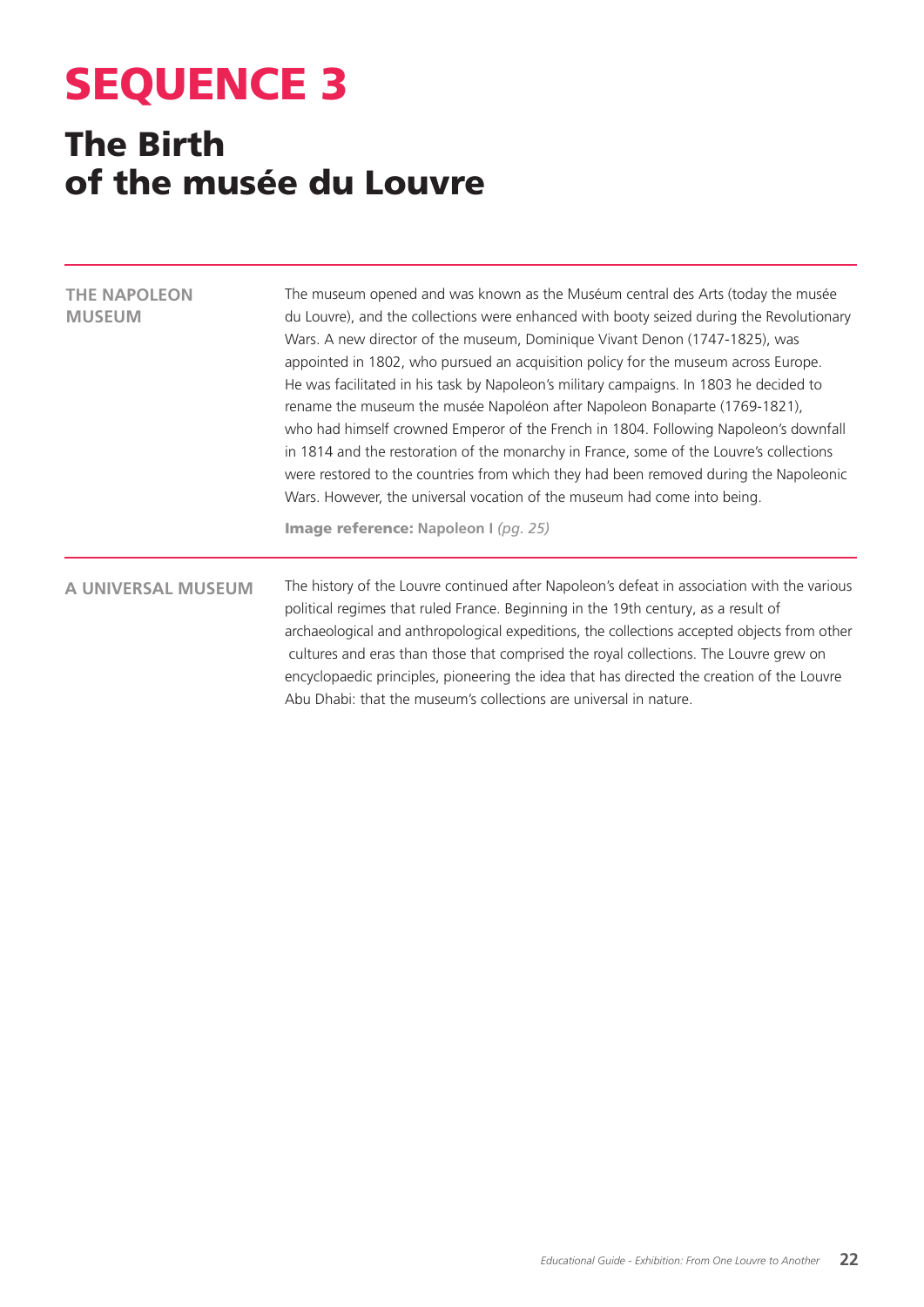## **9. Allegory on the Installation of the Museum in the Grande Galerie of the Louvre**



© RMN-Grand Palais (musée du Louvre) / Jean-Gilles Berizzi

#### **of the Museum in the Grande Galerie of the Louvre** Jean-Jacques Lagrenée

(Paris, 1739-Paris, 1821) **1783** *Oil on paper, mounted on canvas Paris, musée du Louvre, Department of Paintings, RF 1998-6*

**Allegory on the Installation** 

#### **Description of the work**

This painting shows a group of figures around the portrait of the Comte d'Angiviller (1730-1810), who was the director of the King's Buildings from 1774. The allegorical female figures are: Painting (holding brushes), Charity (with the cornucopia), and Eternity (who can be recognised by a ring of snakes). On the right a young winged man symbolises the Genius of the Arts and holds back a curtain to reveal a perfectly recognisable painting gallery: this is the Gallery of Apollo in the Louvre Palace. In it we can see two young cupids transporting a painting in the cycle of The Life of St Bruno painted by Eustache Le Sueur (1645-48) and purchased by the Comte d'Angivillers for the royal collections in 1776. On the left of the picture, behind the allegory of Painting, stands another recognisable artwork: the statue of Jacques-Bénigne Bossuet (1627-1704) by Augustin Pajou, dated 1779.

This painting is an illustration of the great project led by the Comte d'Angiviller as director of the King's Buildings: the creation of a "Muséum" in which the royal collections could be exhibited to the public in the Grande Galerie of the Louvre. In 1783, the year that this painting was presented at the Salon as a tribute to the Comte's plan, the project experienced a sudden acceleration when he decided to limit the architectural requirements in order to exhibit the collections sooner. The museum eventually opened in 1793, during the revolutionary period.

#### **OBSERVATION** QUESTIONS

**How many works can you see? What are the different arts represented? How many people do you see in the painting? Look at them and describe their clothing / appearance. What are the figures in the foreground doing? And in the background?**

#### **DISCUSSION OUESTIONS**

**Where do you think the scene takes place? And who are the people you can see? What do you think they are saying?**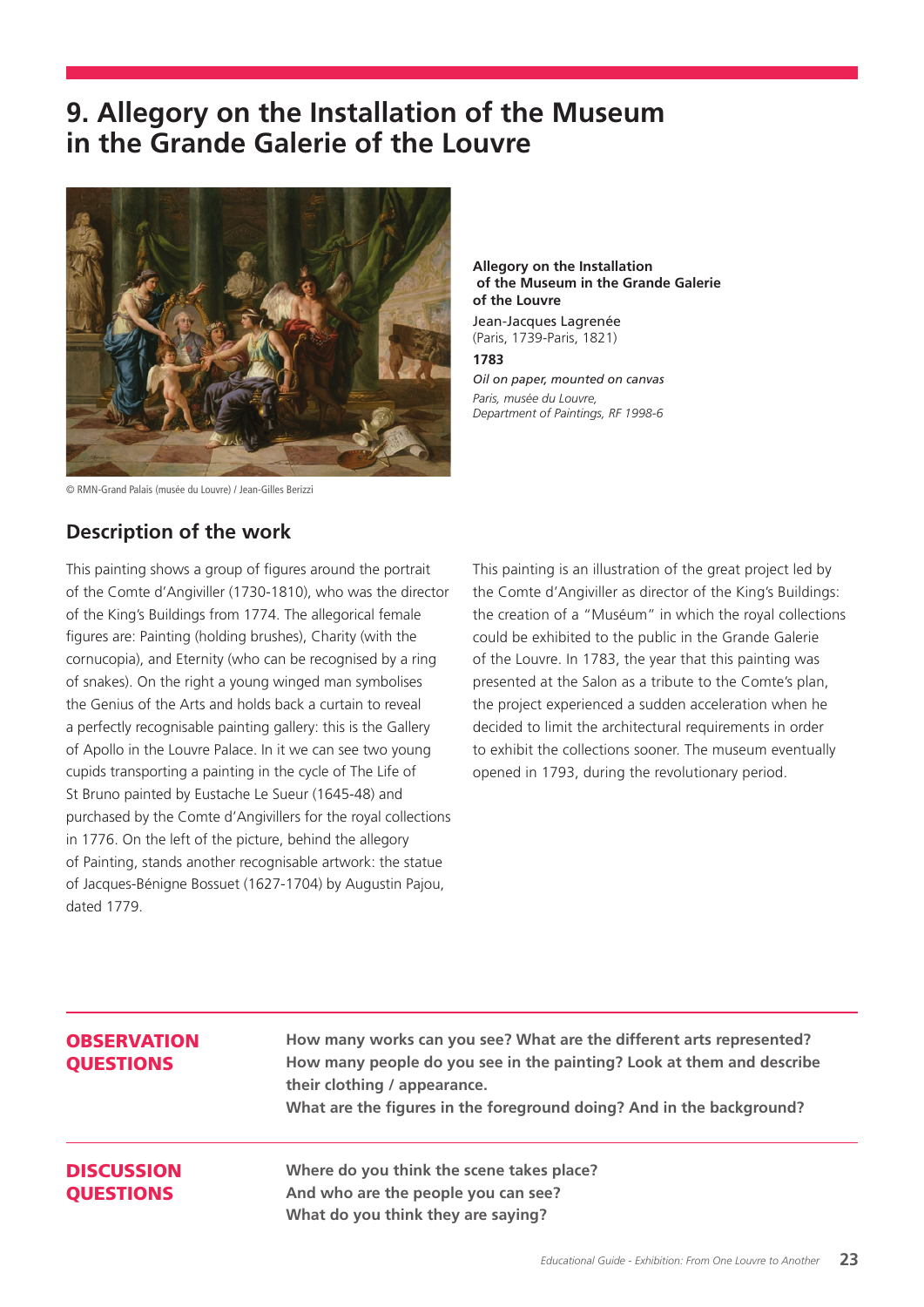## **10. Cabinet**



#### **Low cabinet decorated with pietre dure inlay**

*Former collection of the Duc d'Aumont*

**c. 1770** *Structure of oak, ebony veneer, marquetry of tortoiseshell, brass and pewter, panels of pietre dure (hardstone) inlay, bronze gilt, marble Paris, musée du Louvre, Department of Decorative Arts, OA 5448*

© Musée du Louvre, Dist. RMN-Grand Palais / Martine Beck-Coppola

#### **Description of the work**

This small cabinet with an ebony veneer bears the stamp of Joseph Baumhauer, one of the ébénistes who worked for *marchands-merciers* (merchants of luxury objects) during the 18th century. The cabinet has bronze mouldings and is richly decorated with marble and pietre dure. The single door is framed by Boulle marquetry, after the name of the master ébéniste (cabinetmaker) who worked for the court of Louis XIV (r. 1638-1715). The façade is decorated with 15 panels of polychrome stones illustrating flowers or birds perched on branches. This type of furniture was highly appreciated by collectors in the second half of the 18th century, which is why so many were made.

This particular cabinet belonged to the Duc d'Aumont (1709-1782), a lover of rare stones and marbles, who owned several pieces of furniture decorated with marquetry and pietre dure. On his death in 1782, a large public sale was held and all of Parisian society admired his collections. Louis XVI (1754-1793) bought fifty lots with the aim of filling the future galleries of the Muséum being prepared at the Louvre. Another set of marble pieces from the same collection is presented in this exhibition, close to this cabinet.

#### **OBSERVATION** QUESTIONS

**What materials is this cabinet mainly built out of? How is the decoration organised? What does it remind you of? How many birds and flowers can you see on the façade? Describe how they look like.** 

#### **DISCUSSION OUESTIONS**

**What could this cabinet have been used for? Who might it have belonged to? What would you keep in a cabinet like this?**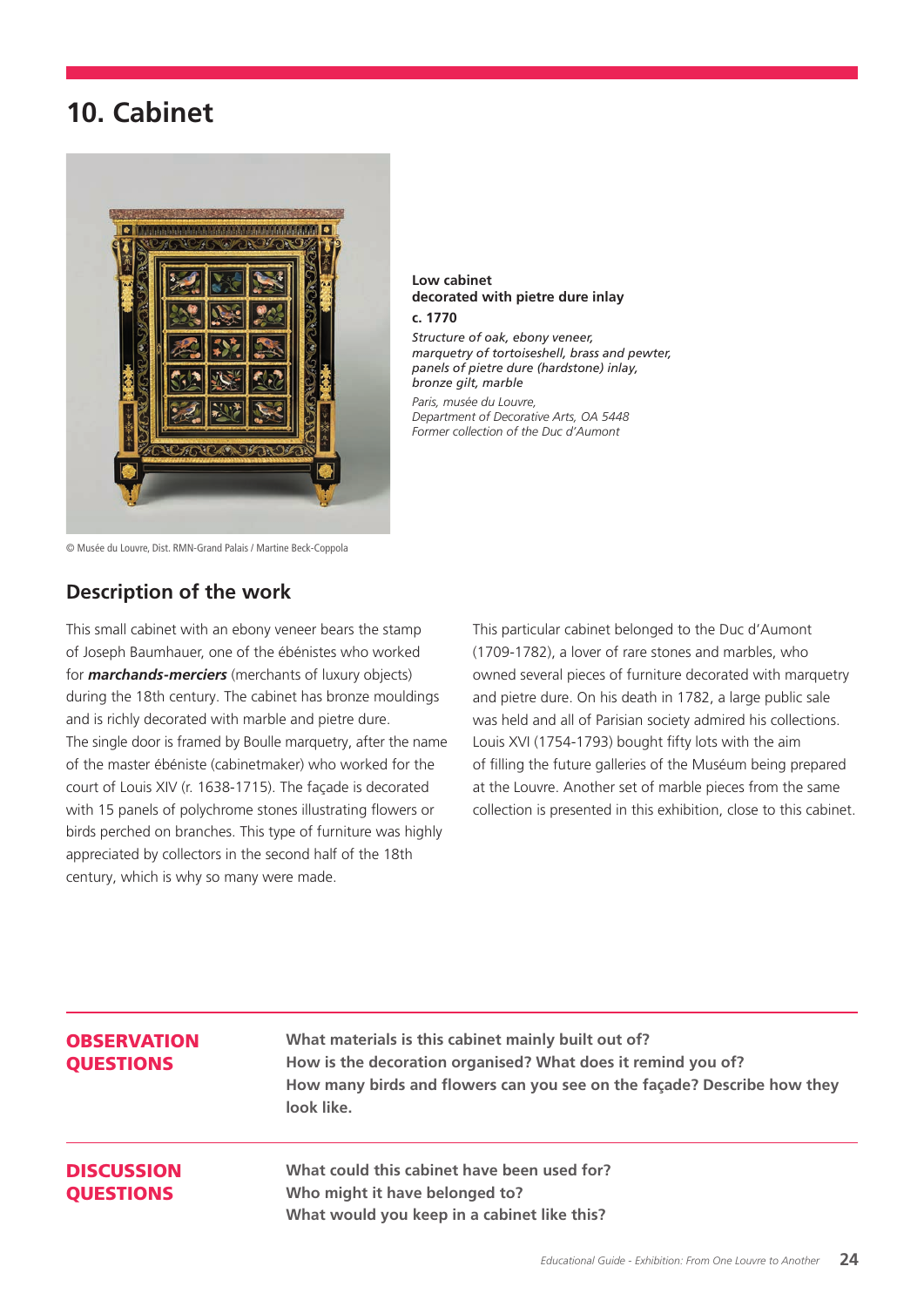## **11. Napoleon I**



**Napoleon I** Lorenzo Bartolini (Vernio, 1777-Florence, 1850) **1805** *Bronze Paris, musée du Louvre, Department of Sculptures, MR 3327*

© RMN-Grand Palais (musée du Louvre) / Stéphane Maréchalle

#### **Description of the work**

This bronze bust is of Napoleon I (1769-1821), emperor of the French from 1804 to 1814. His portrait is idealised with smooth and symmetrical features. He wears a laurel crown, like the conquerors of Roman Antiquity, with the victor's ribbon lying over both shoulders.

The portrait was commissioned by Dominique Vivant Denon (1747-1825), director of the Musée central des Arts (later Musée du Louvre) in 1802. It was the first commission the director made for the museum, which was renamed the Musée Napoléon in 1803, and was initially placed in the entrance. The bust was put in place on 15 August 1805, St Napoleon's day and a national holiday.

The new museum director searched all of Europe for pieces to exhibit, in accordance with the revolutionary acquisition policy. He based the opening hours of the museum on a 7-day week: the public could visit on Saturday and Sunday, the cleaning was done on Friday, and from Monday to Thursday the museum was open to foreign visitors (on diplomatic travel in particular) and copyists.

From 1800, Napoleon lived in the Tuileries Palace (destroyed in 1871) which stood adjacent to the Louvre. He made use of the new museum as a setting for ceremonies related to the freshly created French Empire.

#### **OBSERVATION OUESTIONS**

**What material is the bust made from? Why does it have a blue tint? What are the particular characteristics of this figure?**

#### **DISCUSSION OUESTIONS**

**Who could this person be? What is his place in society? What impression does he make on you?**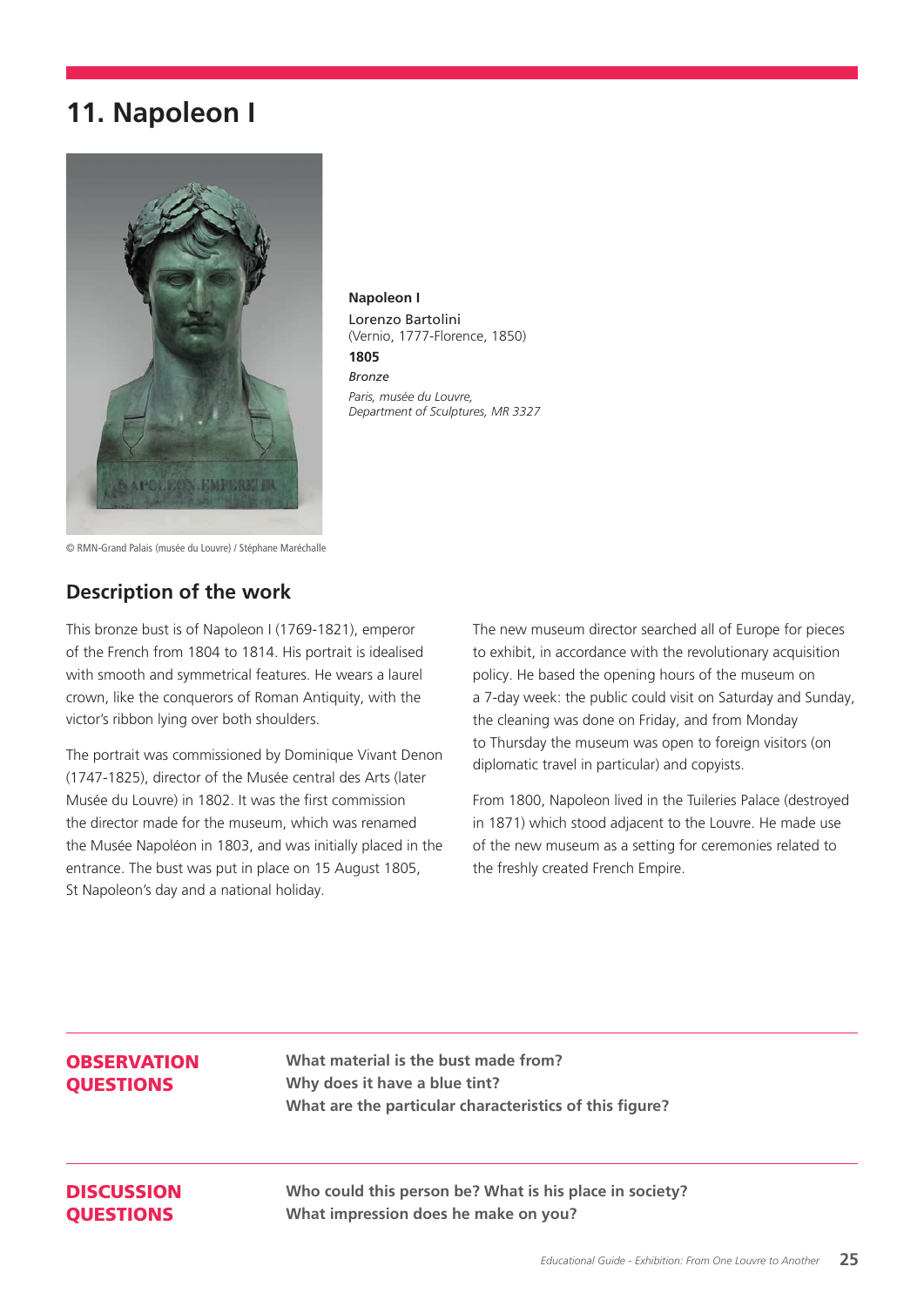## **12. Barberini Vase**



**Vase, known as the Barberini Vase 1239-1260** Syria (Damascus or Aleppo) *Copper alloy, engraved and inlaid design Paris, musée du Louvre, Department of Islamic Art, OA 4090*

© Musée du Louvre, Dist. RMN-Grand Palais /Claire Tabbagh / Collections Numériques

#### **Description of the work**

This inlaid metal vase dates from the 13th century and is unique in terms of its form. It bears a dedication to the last Ayyubid sultan of Aleppo and Damascus, al-Nasir Salah al-din Yusuf II (c. 1228-after 1260). The lower section of the vase is decorated with medallions containing hunting scenes, amusements and the training of the military elite. The vase was part of the collection of Pope Urban VIII Barberini (1568-1644). Due to the diligence of Italian merchants in the East, many pieces of Islamic art entered Italy. In 1899 the vase was purchased by the Louvre and joined the museum's collections.

At the end of the 19th century, European interest in Islamic art grew and the first important collections were formed by including works inherited from royal collections and with purchases made by collectors in Islamic countries. The Department of Decorative Arts at the Louvre was keen to create a collection of Islamic art and in 1905 the museum had its first dedicated room. Its policy to enrich the collection and exhibit the arts of Islam led to the opening of the Department of Islamic Art in 2012, of which this piece is a highlight.

#### **OBSERVATION** QUESTIONS

**What material is this vase made of? Describe its shape. Have you seen other vases like it? Compare it to other vases you have seen in the exhibition. What kind of decorative motifs are used on the vase?**

#### **DISCUSSION OUESTIONS**

**Who could this vase have belonged to? What might it have been used for?**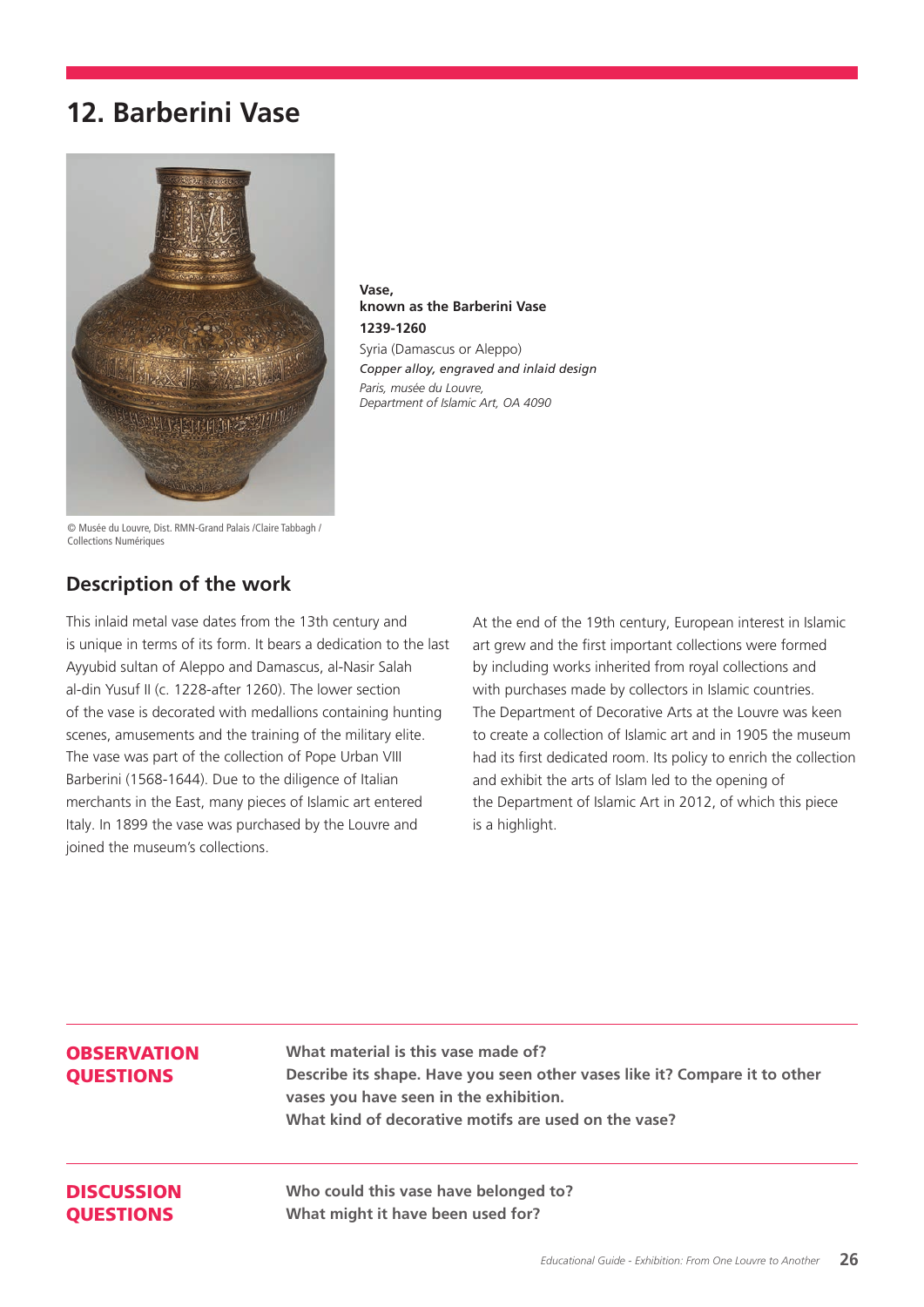## FOCAL POINT 3 The Louvre Palace

In 1190 Philippe-Auguste, king of France from 1179 to 1223, took the decision to fortify the city of Paris. One of the weak points of the fortification system was at its junction with the River Seine, so it was on this spot that he ordered the construction of a defensive fort. This garrison fortress was the first stage in the history of the Louvre. Surrounded by a densely built city, however, the fort quickly lost its defensive function and so Charles V (r. 1364-80) decided to transform it into a royal residence.

During the reign of François I (r. 1515-1547), Paris became the king's primary residence so he wished to have the Louvre renovated to meet the tastes of the period, but it was only during the reign of his son, Henri II (r. 1547-1559), that the initial works were undertaken, supervised by the architect Pierre Lescot. His work was marked by the adaptation of the building's ancient forms to modern taste. To the west of the palace, Catherine de' Medici (1519-1589), the wife of Henri II, ordered the construction of a pleasure palace designed originally to be completely independent of the Louvre. This was the Tuileries Palace, which was destroyed during a fire in the 19th century.

Henri IV (r. 1589-1610) returned to Paris in 1594, whereupon he wished to state his presence in the capital with a series of large works of which the Louvre was a part. One of his developments was the Grande Galerie that linked the Louvre with the Tuileries Palace as part of his desire to turn the two buildings into a large, single palatial residence. Under his grandson Louis XIV (r. 1643-1715), the focus was on the Louvre during the early period of the king's reign before he shifted his attention to Versailles. This marked the moment that the Louvre Palace was transformed from a royal residence to accommodation for the members of the Académies. From 1737, the Louvre was the setting for the Royal Academy of Painting and Sculpture and for the exhibition of art, the Salon.

During the 18th century, several ideas were proposed for the use of the Louvre Palace - as a setting for the royal library, the royal collections and opera. These ideas were brought together in the "Muséum" project that resulted with the opening of a Muséum central des Arts in the Louvre in 1793, during the revolutionary period. Dominique Vivant Denon (1747-1825) was appointed director of the Muséum in 1802, which he decided to rename the Musée Napoléon in 1804 as a tribute to Napoléon Bonaparte (1796-1821), the emperor of the French. Vivant Denon carried through a highly ambitious acquisitions policy to enhance the collections of the museum with works from across Europe. Later governments, during the Second Republic, Second Empire and Third Republic in the 19th century, lent their support to the standing of the Louvre museum. Various architects improved the rooms of the palace so that they would function suitably as exhibition spaces.

At the start of the 20th century, the Louvre Palace was partly occupied by different administrations, such as the Ministry of Finance, which remained there until 1986. In 1905 the Marsan Pavilion and its adjacent wing were ceded to the association the Union central des Arts décoratifs, whose purpose is to promote the applied arts. The "Grand Louvre" project championed by President François Mitterrand (1981-1996) who saw the museum occupy the greater part of the building. The objective of the project was to welcome visitors to the museum through a central entrance built beneath ground level, above which lies the Cour Napoléon and the glass pyramid designed by I. M. Pei and opened in 1989. In 2012 a new museum department was opened dedicated to the Arts of Islam. The creation of a satellite of the Louvre in the city of Lens in northern France, also in 2012, and the project of the new museum in Abu Dhabi inaugurated in 2017 are important aspects of the development of the musée du Louvre beyond its traditional walls and of the institution's international influence.

TO LEARN MORE **http://www.louvre.fr/en/histoirelouvres/history-louvre**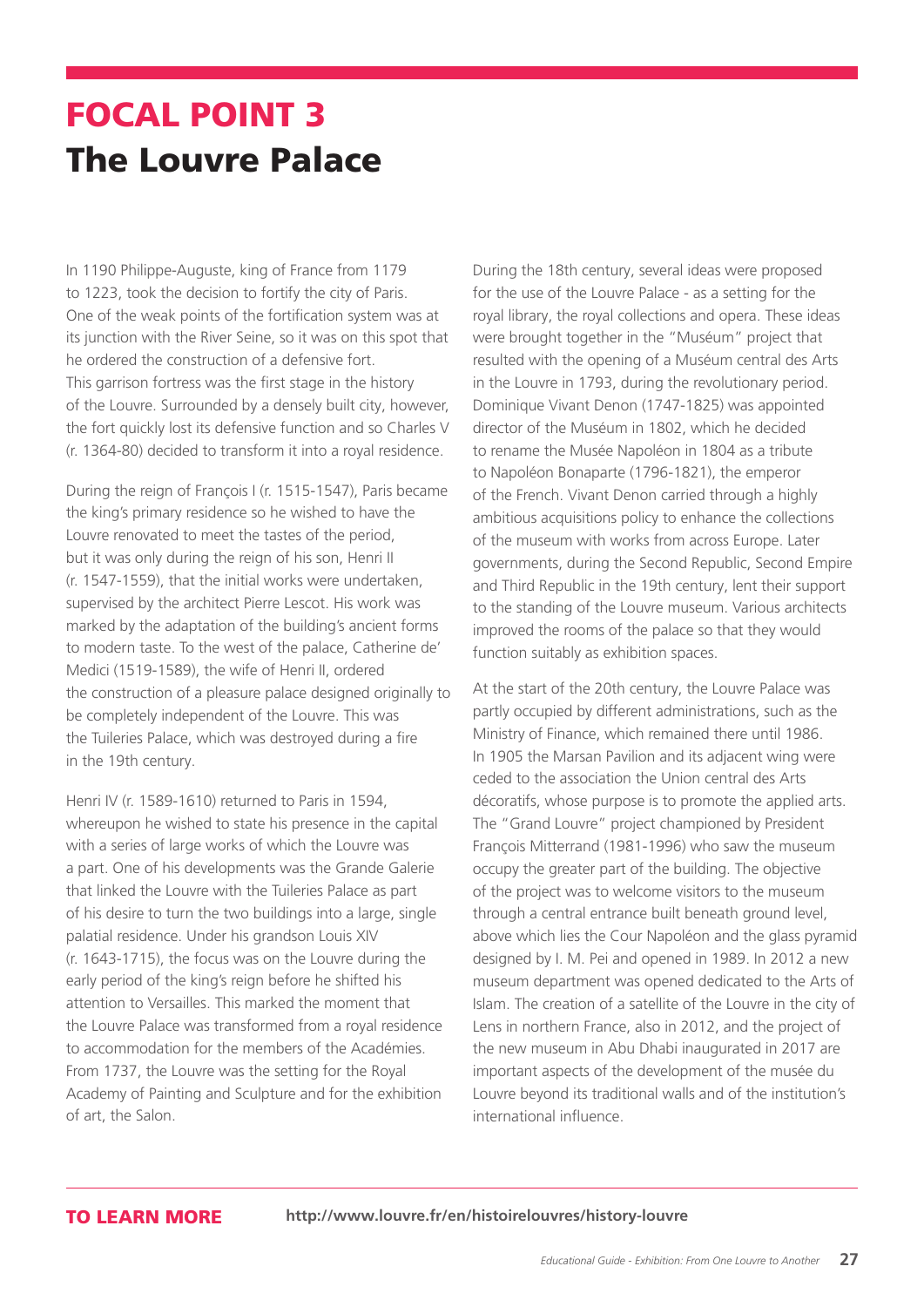

**OBJECTIVES** In this activity, the pupils are asked to consider the notion of "allegory" so as to be able to personify a concept. Discussion between them should allow them to guess the allegory they have each chosen.

#### **DESCRIPTION** OF THE ACTIVITY

1. Present a reproduction of the painting by Lagrenée seen during the exhibition and stimulate a discussion about the characters shown (How many are there? What do they resemble? What are they doing? Who are they? Are they real?). Then introduce the notion of allegory. In this painting, the female and male figures represent ideas. To understand the notion of allegory: There are modern cartoons that represents metaphors for kids in simple way. For example, there is a film called Inside out that personify human emotions in fun cartoonic characters.

2. Ask the pupils to consider the idea of allegory and make a list of concepts that might be personified (such as painting, abundance, music, strength, courage, justice, the genius of the arts, love, nature, etc.).

**3.** Ask the pupils to represent these concepts by drawing their own chosen allegory or by adding details to a printed silhouette to make it identifiable. In addition, they can choose an element that represents this allegory.

4. They should then try to guess the others' allegories. Their works in the classroom depending on their size and subject.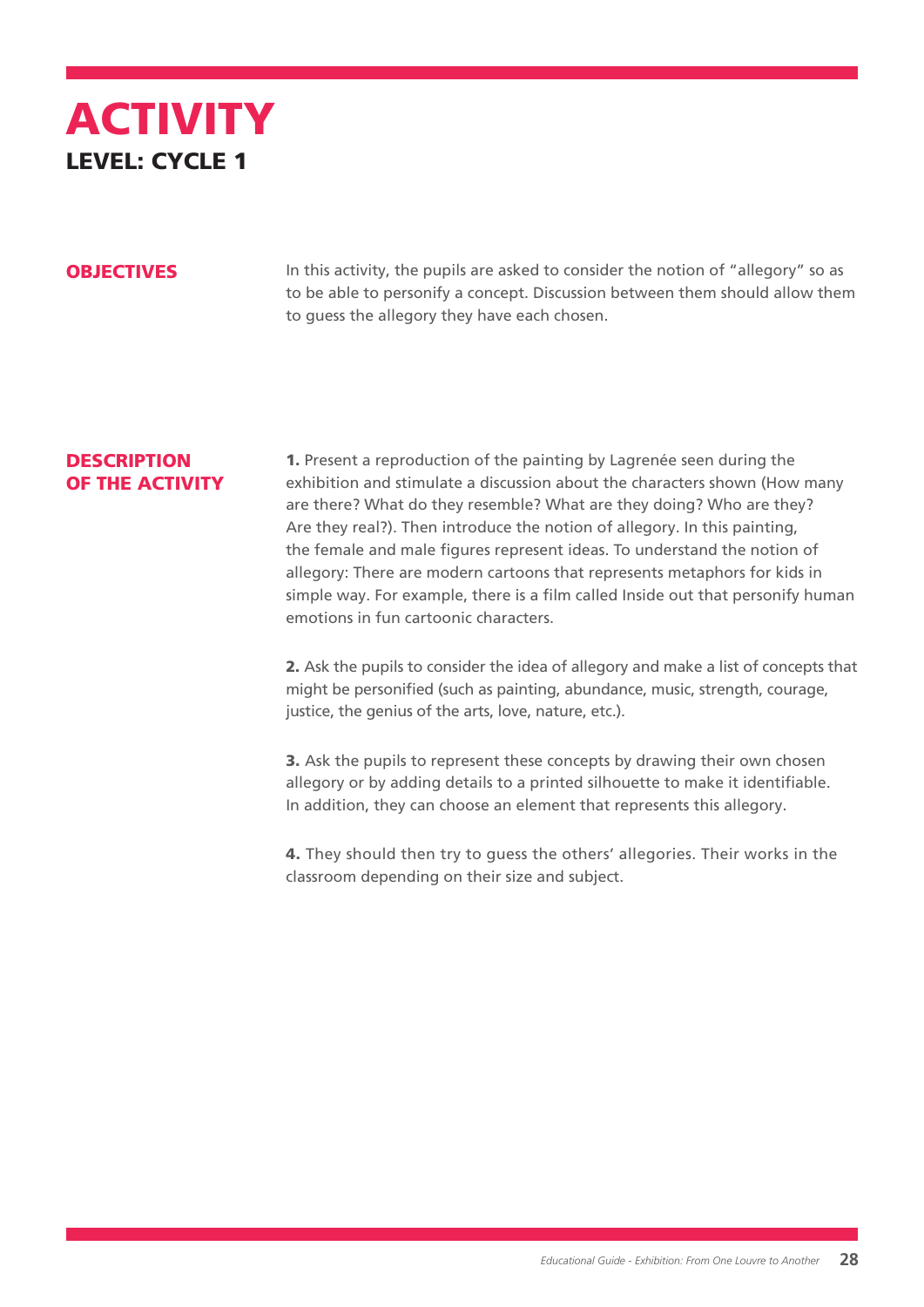## **ACTIVITY** LEVEL: CYCLE 2 AND 3

**OBJECTIVES** This activity introduces pupils to the idea of a "universal museum". They should each offer a definition of what they think it is using their own research and the information they learned during the exhibition visit. They should then compare their definitions. Each one is asked to imagine their own universal museum by imagining a list of suitable works to show.

#### **DESCRIPTION** OF THE ACTIVITY

1. Ask the pupils to research the notion of a universal museum as it is presented in the last section of the exhibition (sources: the exhibition itself, newspaper articles about the LAD, the site of the Louvre, etc.). They should then compare their results (What objects does it contain? Who is it for? What are a universal museum's objectives, missions and goals?, etc.).

2. Each pupil is asked to imagine his or her own universal museum based on the definition arrived at in class.

3. They then create their own universal museum collection, either in groups or individually, with help from what they find on internet, in newspapers, with photos, and so on. They create a list of imaginary works they would like to exhibit in it.

4. Each reports on his or her museum, explaining the choices made.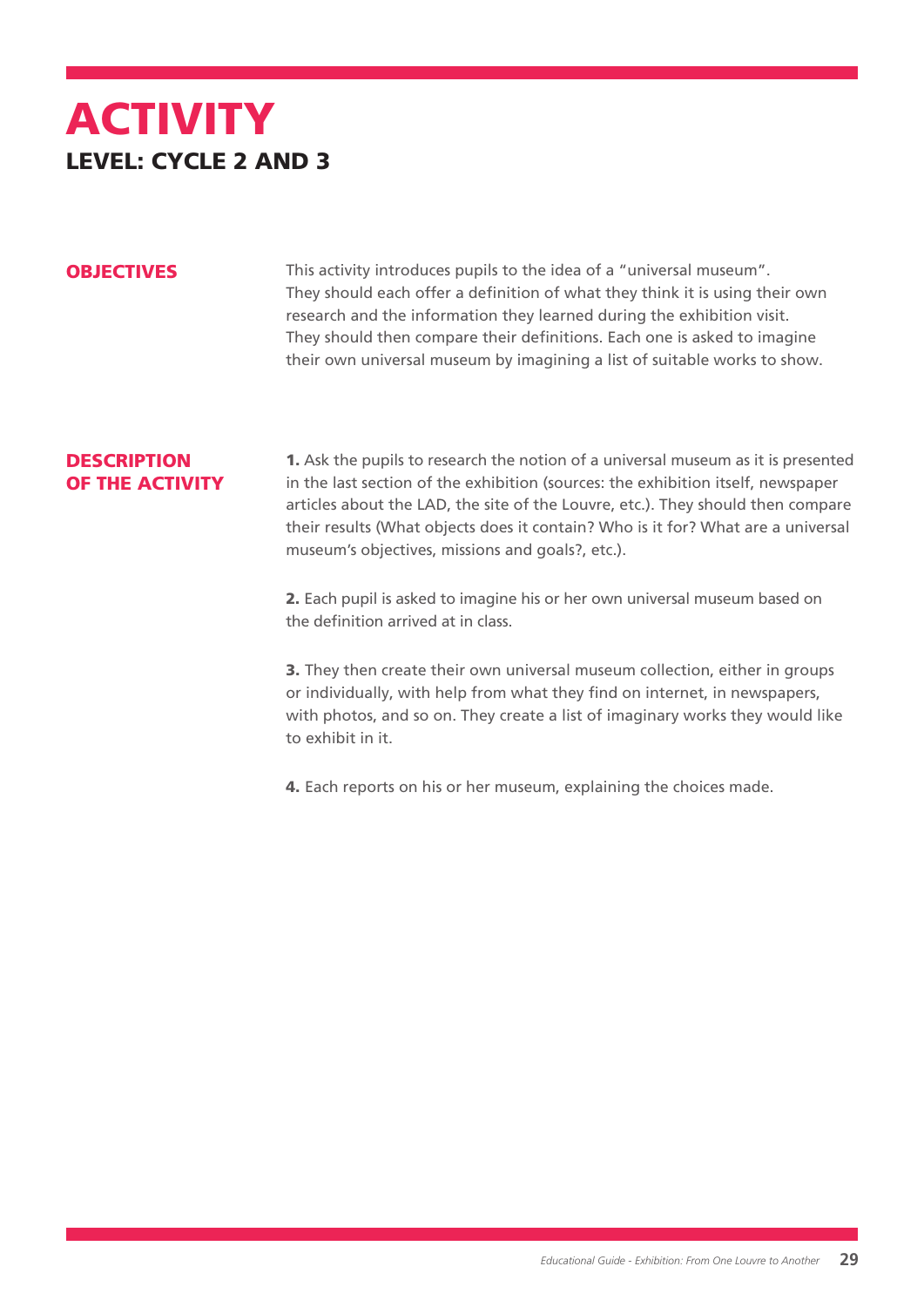# **CHRONOLOGY**

| 1190              | Philippe Auguste, king of France from 1180 to 1223, orders the construction<br>of the Louvre fortress to defend Paris upstream of the city.                                                                                                                                                                |
|-------------------|------------------------------------------------------------------------------------------------------------------------------------------------------------------------------------------------------------------------------------------------------------------------------------------------------------|
| <b>ABOUT 1365</b> | The fortress is transformed and turned into a more comfortable residence,<br>Charles V, king of France from 1364 to 1380, installs his "library" of more than<br>900 manuscripts.                                                                                                                          |
| 1595              | Henri IV, king of France from 1589 to 1610, decides to create 27 lodgings<br>for artists, craftsmen and scientists on the lower floors of the Grande Galerie<br>at the Louvre to encourage the development of the arts in France.                                                                          |
| 1643              | On the death of his father Louis XIII, Louis XIV becomes king of France at the age<br>of four. Until he reaches adulthood, the regents of the country are his mother,<br>Anne of Austria, and Cardinal Mazarin. On the death of Mazarin in 1661,<br>Louis decides to rule alone, without a prime minister. |
| 1648              | Foundation of the Royal Academy of Painting and Sculpture on the model<br>of the Italian Accademia di San Luca.                                                                                                                                                                                            |
| 1671-1680         | Construction of the Grand Appartement du roi (King's State Apartment)<br>in the north part of the stone palace, built around the original Versailles hunting<br>lodge left to Louis XIV by his father, Louis XIII.                                                                                         |
| 1678-1684         | Construction and decoration of the Hall of Mirrors or Grand Gallery at the Palace<br>of Versailles, directed by the architect Jules Hardouin-Mansart (1646-1708)<br>and painter Charles Le Brun (1619-1690).                                                                                               |
| 1681              | Louis XIV chooses paintings to be transferred to Versailles from the royal collection<br>in the Louvre, in particular masterpieces to be exhibited in the suite of rooms<br>in the Grand Appartement du roi (King's State Apartment).                                                                      |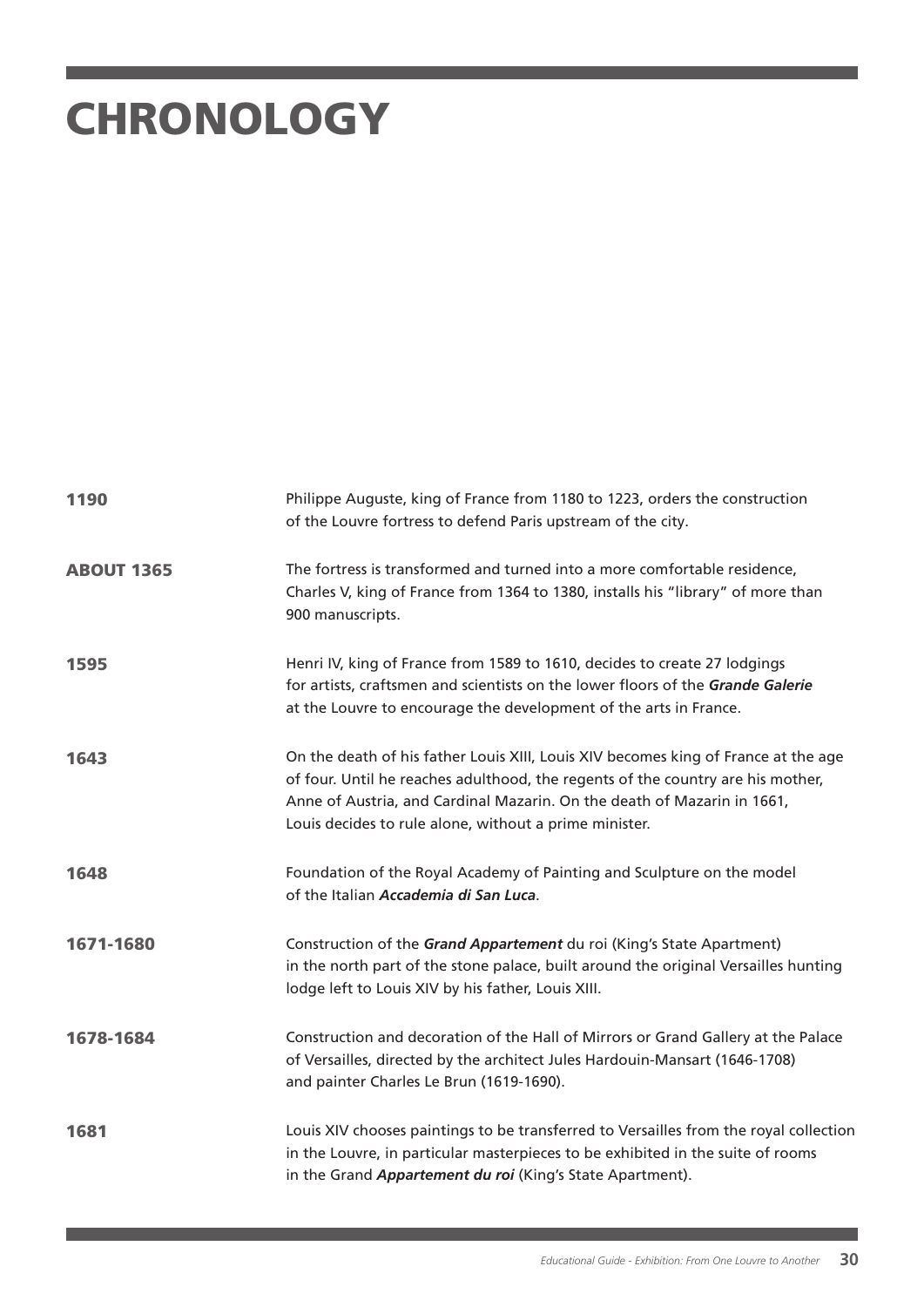# **CHRONOLOGY**

| 1682      | Louis decides to move to Versailles on a permanent basis, together with his court,<br>and to establish the seat of government there.<br>Fitting out of the Cabinet of Medals or Curiosities at the entrance to the Grand<br>Appartement du Roi (State Apartments) at Versailles. This eight-sided room<br>crowned by a cupola was dedicated to the king's collection of coins and medals,<br>as well as to other kinds of works of art and precious objects. |
|-----------|--------------------------------------------------------------------------------------------------------------------------------------------------------------------------------------------------------------------------------------------------------------------------------------------------------------------------------------------------------------------------------------------------------------------------------------------------------------|
| 1683-1686 | Seventeen sculptures copied from ancient works were made, mostly by sculptors<br>at the Académie de France in Rome, and placed around Latona's Parterre, a central<br>part of the gardens at the Palace of Versailles.                                                                                                                                                                                                                                       |
| 1685      | Louis XIV enlarges his Petit Appartement de collectionneur (Collector's Apartments)<br>at Versailles where he builds a small gallery for his collection of paintings.                                                                                                                                                                                                                                                                                        |
| 1692      | Installation of the Royal Academy of Painting and Sculpture at the Louvre.                                                                                                                                                                                                                                                                                                                                                                                   |
| 1715      | Death of Louis XIV. Philippe, duke of Orléans, becomes regent until the coronation<br>of Louis XV, the great-grandson of Louis XIV, in 1722.                                                                                                                                                                                                                                                                                                                 |
| 1737      | The Salon is held each year in the Salon Carré at the Louvre, then, from 1751<br>onwards, every two years.                                                                                                                                                                                                                                                                                                                                                   |
| 1750      | The director of the King's Buildings, Charles François Lenormant de Tournehem<br>(1646-1751), decides to organise an exhibition of 99 paintings from the royal<br>collection in the Luxembourg Palace.                                                                                                                                                                                                                                                       |
| 1759-1781 | The philosopher Denis Diderot (1713-1784), the supervisor of the Encyclopaedia,<br>writes the reviews of the Salons.                                                                                                                                                                                                                                                                                                                                         |
| 1774      | Death of Louis XV; he is succeeded by his grandson Louis XVI.                                                                                                                                                                                                                                                                                                                                                                                                |
| 1779      | The king's paintings are no longer exhibited in the Luxembourg Palace.                                                                                                                                                                                                                                                                                                                                                                                       |
| 1782      | The Comte d'Angiviller (1730-1810), director-general of the King's Buildings,<br>acquires an outstanding set of marble columns and vases in semiprecious stone at<br>the sale of the duke of Aumont for the Muséum he plans to open at the Louvre.                                                                                                                                                                                                           |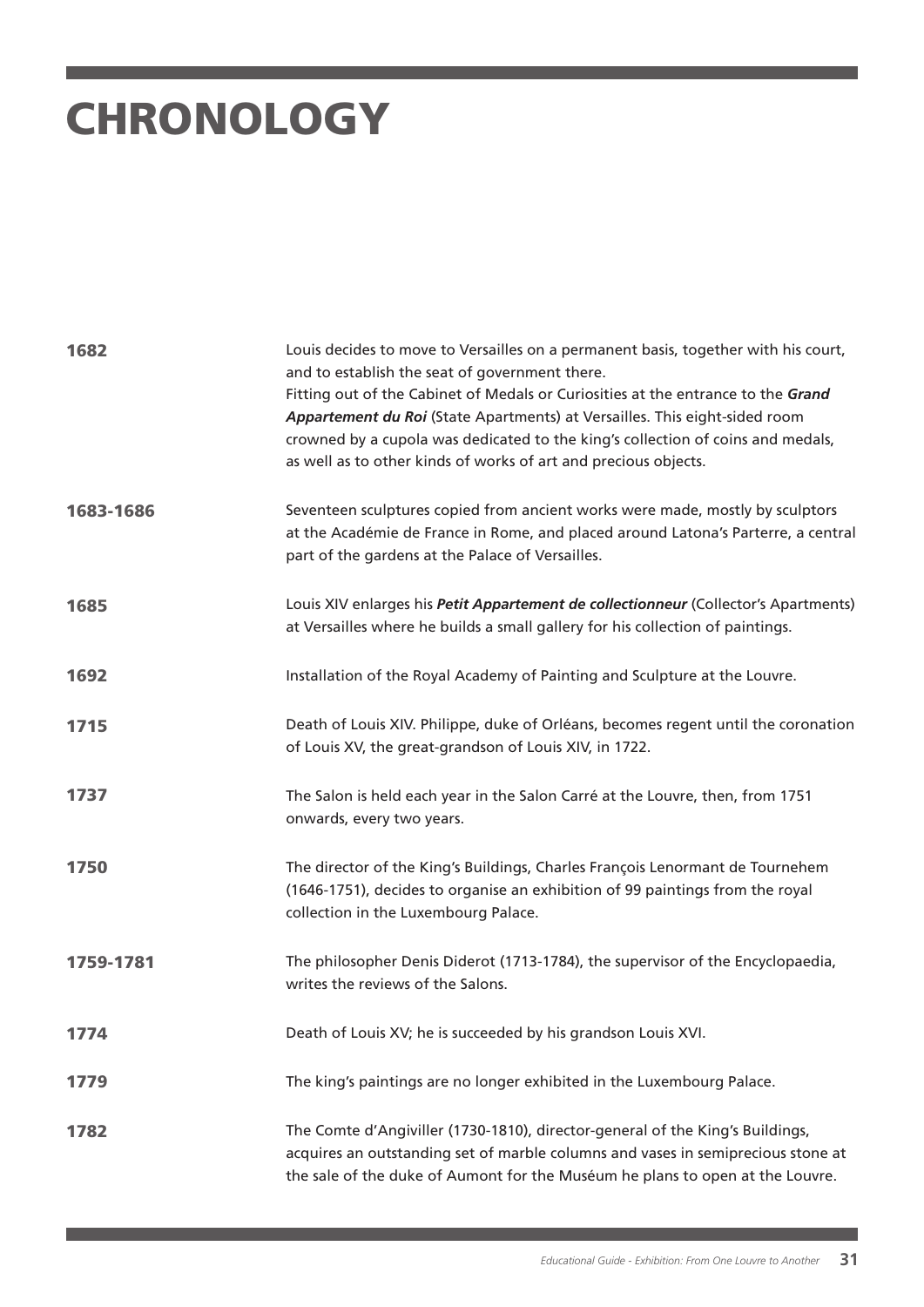# **CHRONOLOGY**

| 1789                 | Start of the French Revolution and of the crisis of the French monarchical system.                                                                                                                                                                                                                                                                                                                                                                                                                                                                                           |
|----------------------|------------------------------------------------------------------------------------------------------------------------------------------------------------------------------------------------------------------------------------------------------------------------------------------------------------------------------------------------------------------------------------------------------------------------------------------------------------------------------------------------------------------------------------------------------------------------------|
| 1792                 | The fall of the monarchy and imprisonment of Louis XVI, followed by his execution<br>in January 1793.<br>The Assembly of the National Convention confirms the lodgings that it has allocated<br>in the Louvre but only for "draughtsmen, painters and sculptors". The craftsmen<br>and scientists are obliged to leave.<br>The Royal Academy of Painting and Sculpture is suppressed.                                                                                                                                                                                        |
| <b>NOVEMBER 1793</b> | The Muséum is opened in the Louvre for a few weeks.                                                                                                                                                                                                                                                                                                                                                                                                                                                                                                                          |
| 1794                 | The Muséum reopens in February.<br>The first paintings to enrich the Louvre's collections are seized in Flanders.                                                                                                                                                                                                                                                                                                                                                                                                                                                            |
| 1801-1806            | The artists living in the Louvre are obliged to leave their workshops.                                                                                                                                                                                                                                                                                                                                                                                                                                                                                                       |
| 1802                 | Dominique Vivant Denon (1747-1825) is appointed director-general of the Musée<br>central des arts.                                                                                                                                                                                                                                                                                                                                                                                                                                                                           |
| 1827                 | The musée Charles X opens 8 new rooms in the Musée royal dedicated to Egyptian<br>and Graeco-Roman antiquities. The Egyptologist Jean-François Champollion<br>(1792-1832) writes the first booklet describing its contents.<br>Creation of the musée Dauphin at the Louvre, devoted to "the history and customs<br>of the peoples" of Oceania and the Americas, which displays the relics of<br>the shipwreck of the Lapérouse expedition. Accountable to the Ministry of the<br>Navy, the museum becomes the musée de la Marine in 1837, though remaining<br>at the Louvre. |
| 1838                 | At the instigation of Louis-Philippe, king of the French from 1830 to 1848, a Musée<br>espagnol is opened at the Louvre, exhibiting 83 Spanish paintings.                                                                                                                                                                                                                                                                                                                                                                                                                    |
| 1847                 | Opening of the Musée assyrien at the Louvre, attached to the Department<br>of Antiquities. This is the first public museum of works of the architecture and art<br>of ancient Mesopotamia.                                                                                                                                                                                                                                                                                                                                                                                   |
| 2012                 | Opening of nine new spaces at the Louvre dedicated to the collections of the Arts<br>of Islam.<br>Opening of a branch of the Louvre in the French city of Lens.                                                                                                                                                                                                                                                                                                                                                                                                              |
| 2017                 | Opening of the Louvre Abu Dhabi.                                                                                                                                                                                                                                                                                                                                                                                                                                                                                                                                             |

٦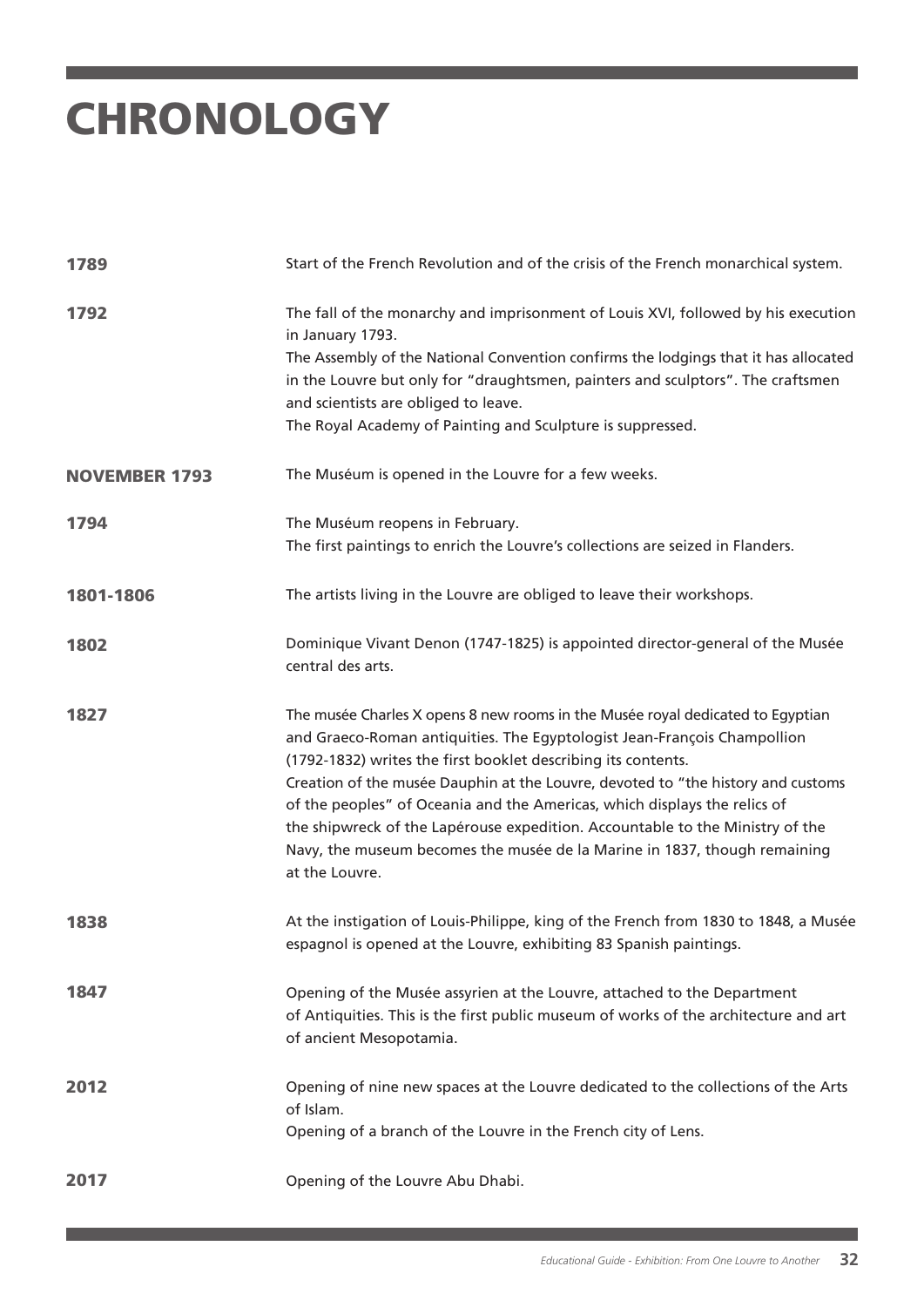# GLOSSARY

| <b>ALLEGORY</b>                                   | An allegory is the representation of an idea, a thought in images. It allows a concept<br>to be personified. Artists liked to use allegories to personify virtues (such as prudence,<br>temperance, strength of mind and justice), emotions and characteristics (anger,<br>strength, etc.) and ideas (painting, abundance, eternity, and so on).                                                                  |
|---------------------------------------------------|-------------------------------------------------------------------------------------------------------------------------------------------------------------------------------------------------------------------------------------------------------------------------------------------------------------------------------------------------------------------------------------------------------------------|
| <b>BASS VIOL</b>                                  | An ancient instrument, not unlike a cello, that was held between the legs when<br>played. The neck of the instrument was fitted with frets and pegs made of metal,<br>ivory or wood were used to adjust the four strings.                                                                                                                                                                                         |
| <b>BCE</b>                                        | Abbreviation for "Before the Common Era". This is used as an alternative to BC<br>(Before Christ). Use of BCE is now preferred.                                                                                                                                                                                                                                                                                   |
| <b>CABINET</b>                                    | A cabinet is a luxury piece of furniture with drawers and compartments enclosed<br>behind doors. It stands on a sometimes independent base and is used to hold<br>precious objects. The manner in which it is decorated varied with fashion and the<br>period. During the second half of the 18th century, cabinets were small but richly<br>decorated pieces that were are very much sought after by collectors. |
| <b>CABINET OF MEDALS</b><br><b>OR CURIOSITIES</b> | Fitted out in 1682 in the Palace of Versailles, this room held collections of precious<br>objects belonging to Louis XIV (r. 1643-1715). To enter it, one passed through the<br>Salon de l'Abondance (Hall of Plenty), one of the rooms in the Grand Appartement<br>(State Apartments). Today, the Cabinet of Medals no longer exists.                                                                            |
| <b>CABINET OF PAINTINGS</b>                       | The principal area of the Louvre Palace in which the paintings in the royal<br>collections were held. Louis XIV used the Cabinet of Paintings to choose the works<br>he wished to take with him to the Palace of Versailles.                                                                                                                                                                                      |
| <b>CE</b>                                         | Abbreviation for "Common Era". This is used as an alternative to AD (Anno Domini).<br>Use of CE is now preferred.                                                                                                                                                                                                                                                                                                 |
| <b>CONVENTION</b>                                 | An assembly formed during the French Revolution which installed the First<br>Republic in France, on 21 September 1792. It governed the country until 1795,<br>when it was replaced by the Directoire.                                                                                                                                                                                                             |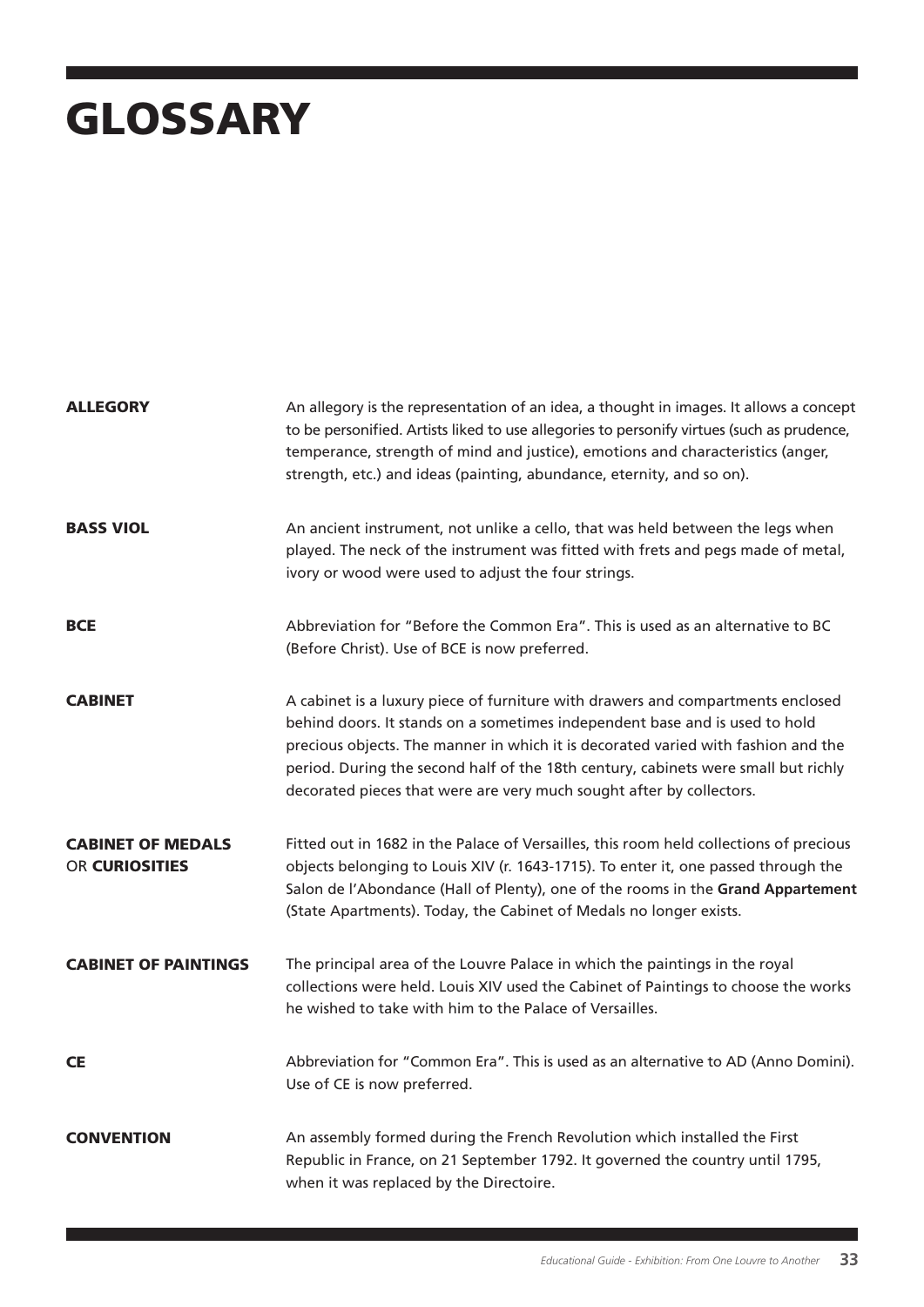| <b>COPYISTS</b>                                                                                                        | People who make exact copies of manuscripts or works of art.<br>Copying was an exercise carried out by artists as it enabled them to practice.                                                                                                                                                                                                                                                                                                                                                                                                                                  |
|------------------------------------------------------------------------------------------------------------------------|---------------------------------------------------------------------------------------------------------------------------------------------------------------------------------------------------------------------------------------------------------------------------------------------------------------------------------------------------------------------------------------------------------------------------------------------------------------------------------------------------------------------------------------------------------------------------------|
| <b>CYCLOPS</b>                                                                                                         | Mythological giants who had a single eye in the middle of their forehead<br>and were said to live in Sicily. Polyphemus was a Cyclops and the son of Poseidon.<br>In mythology, Polyphemus was in love with the nymph Galatea, but Galatea<br>was in love with the shepherd Acis. In jealousy, Polyphemus killed Acis by crushing<br>him with a rock from Mount Etna, the volcano on Sicily.                                                                                                                                                                                    |
| <b>DIRECTOR OF THE KING'S</b><br><b>BUILDINGS</b>                                                                      | This director was responsible for all works requested by the king in the royal<br>residences. The director was assisted by the king's Chief Architect and Chief Painter.<br>Given the number and size of the royal commands, the director was in charge of<br>organising royal artistic commissions and thus had a great influence on<br>the contemporary artistic scene.                                                                                                                                                                                                       |
| <b>DIRECTOIRE</b>                                                                                                      | The political entity in France that replaced the Convention and existed until 1799.<br>The Directoire consisted of five members and held executive power in the country.                                                                                                                                                                                                                                                                                                                                                                                                        |
| <b>ENCYCLOPÉDIE</b>                                                                                                    | The Encyclopédie (encyclopaedia) was a publication in 35 volumes drawn up<br>between 1751 and 1772. It was edited by Denis Diderot (1713-1784) and Jean Le<br>Rond d'Alembert (1717-1783). The articles it contained were written by a total of<br>150 scholars of all disciplines.                                                                                                                                                                                                                                                                                             |
| <b>GUARD OF THE KING'S</b><br><b>PAINTINGS</b><br><b>AND DRAWINGS</b>                                                  | The person in charge of the Cabinet of Paintings and, as such, responsible for<br>looking after and enhancing the royal collections.                                                                                                                                                                                                                                                                                                                                                                                                                                            |
| <b>GRAND APPARTEMENT</b><br><b>DU ROI (KING'S STATE</b><br><b>APARTMENTS</b>                                           | The Grand Appartement, construction of which began in 1671.<br>The Grand Appartement is in the northern part of the Palace of Versailles.<br>It comprises a suite of 7 ceremonial rooms used for official occasions.<br>During the daytime the Grand Appartement was open to all and it was possible<br>to see the king and his family pass through it on their way to the Royal Chapel.                                                                                                                                                                                        |
| <b>MARQUETRY</b>                                                                                                       | A form of inlaid decoration using small pieces of wood and other materials like<br>metal, of different colour. The carefully shaped pieces of wood or other materials<br>were applied on a surface in thin sheets to create patterns or designs. The term<br>marquetry refers to both the finished work and the technique.                                                                                                                                                                                                                                                      |
| <b>MORCEAU D'AGRÉMENT</b><br>(AN ACCEPTANCE PIECE)<br><b>AND MORCEAU</b><br><b>DE RÉCEPTION</b><br>(A RECEPTION PIECE) | An artist who wished to enter the Royal Academy of Painting and Sculpture had<br>to first have an example of his work (the morceau d'agrément) accepted as being<br>of sufficient quality. If the work was approved, the director of the Académie<br>would give the student a subject for another work to be completed within<br>a certain period (the reception piece). The piece may have been a painting,<br>sculpture or engraving, depending on the artist's speciality, and, if approved,<br>would give the artist the right to call himself an Académicien and to teach. |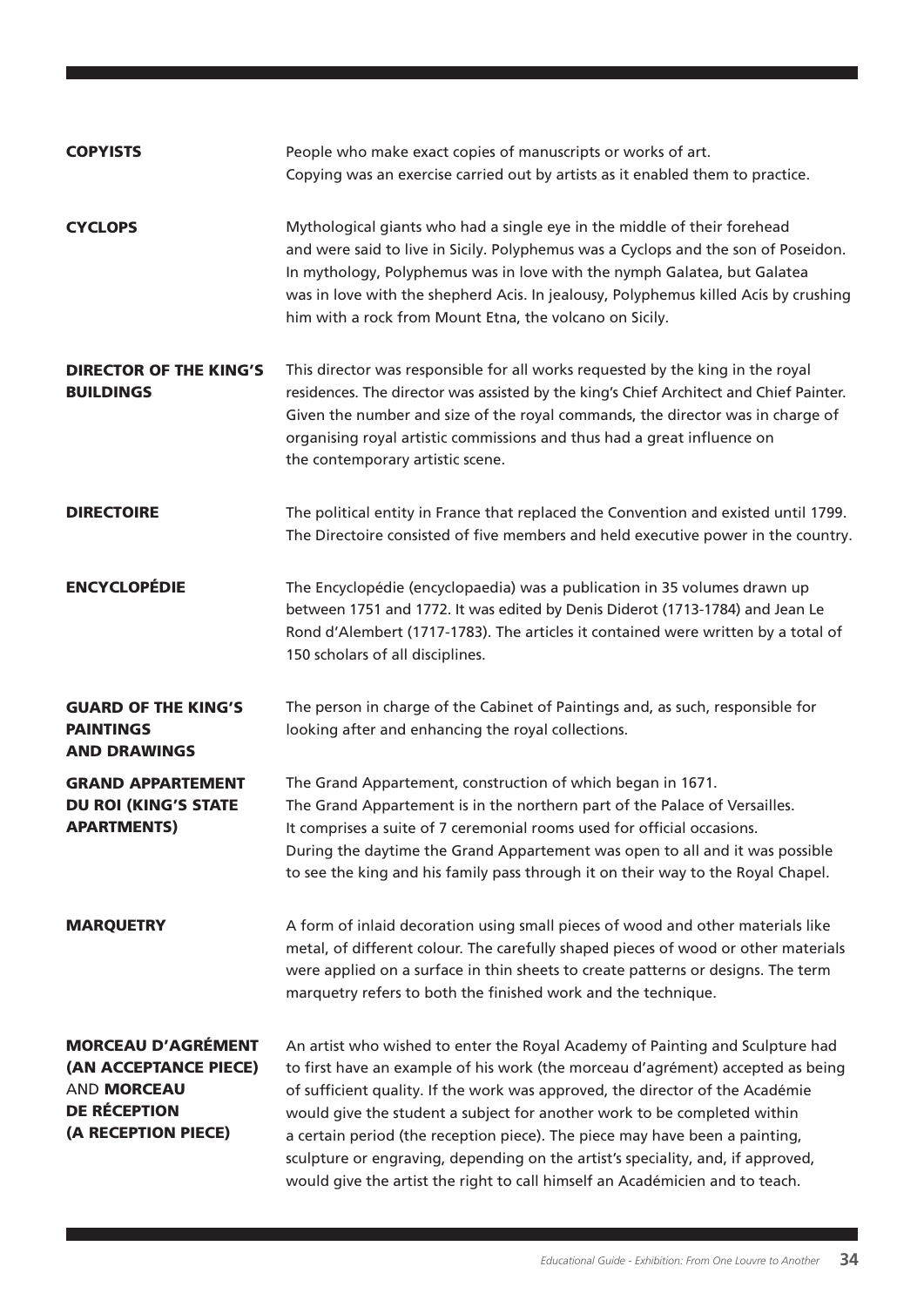| <b>MUSES</b>                                                       | The muses were nine female divinities from Antiquity, each of whom was associated<br>with an art or science: Clio, the muse of history; Euterpe, the muse of music and<br>a flute player; Thalia, comedy; Melpomene, tragedy; Terpsichore, lyrical poetry<br>and dance; Erato, love poetry; Polymnia, pantomime and rhetoric; Urania,<br>astronomy and astrology; Calliope, epic poetry.                                                                                                                                                                                                                    |
|--------------------------------------------------------------------|-------------------------------------------------------------------------------------------------------------------------------------------------------------------------------------------------------------------------------------------------------------------------------------------------------------------------------------------------------------------------------------------------------------------------------------------------------------------------------------------------------------------------------------------------------------------------------------------------------------|
| <b>MUSETTE</b>                                                     | A wind instrument that operates on the same principle as a bagpipe. It has a sack<br>filled with air by a bellows; the sounds are emitted inside pipes by vibrations<br>created by the passage of the air.                                                                                                                                                                                                                                                                                                                                                                                                  |
| NYMPH                                                              | In Graeco-Roman mythology, nymphs are female divinities associated with rivers,<br>woods and mountains. Galatea was a nereid (sea nymph) who lived on the shores<br>of Sicily. She was courted by the Cyclops Polyphemus but was in love with the<br>shepherd Acis.                                                                                                                                                                                                                                                                                                                                         |
| <b>PAMPHLET</b>                                                    | A contentious or satirical essay or article in prose or verse written to censure<br>or accuse a either person or a situation. The argument is often short, cutting<br>and aggressive, and based on an understanding of the reality of the time. In 1746,<br>the pamphlet titled Réflexions sur quelques causes de l'état présent de la peinture<br>en France. Avec un examen des principaux Ouvrages exposés au Louvre le mois<br>d'Août 1746, written by Étienne La Font de Saint-Yenne (1688-1771) on the Salon<br>of the same year, disapproved noting deprecated a certain decline in the state of art. |
| <b>PIERRE DURE</b><br>(PIETRA DURA)                                | Precious and semiprecious stones, also called gemstones. Louis XIV owned a large<br>collection of vases in different sorts of semiprecious stone. The stones could also be<br>used to decorate furniture using the technique of stone marquetry (pietra dura)<br>invented in Florence, Italy, in the 16th century.                                                                                                                                                                                                                                                                                          |
| <b>ROYAL ACADEMY</b><br><b>OF PAINTING</b><br><b>AND SCULPTURE</b> | The Royal Academy of Painting and Sculpture was founded in 1648 with<br>the purpose of providing young painters and sculptors with artistic training<br>and an intellectual education. The Académie was also the seat of debates on art<br>between its members. It was given responsibility for organising the Salon,<br>originally each year, and later every two years. In 1692, the Académie had its offices<br>in the Louvre Palace.                                                                                                                                                                    |
| <b>SALON</b>                                                       | During the 18th century, the Salon was an official exhibition open to the public<br>organised by the Royal Academy of Painting and Sculpture.<br>The name Salon was derived from the setting in which it was held as from 1725:<br>the Salon Carré in the Louvre Palace. Only members of the Academy were allowed<br>to show artworks at the Salon.                                                                                                                                                                                                                                                         |
| <b>SÉNAT (SENATE)</b>                                              | One of the two Assemblies (the other being the Assemblée nationale) in the French<br>parliament. The Sénat represents legislative power. Its composition has changed<br>notably since the French Revolution.                                                                                                                                                                                                                                                                                                                                                                                                |